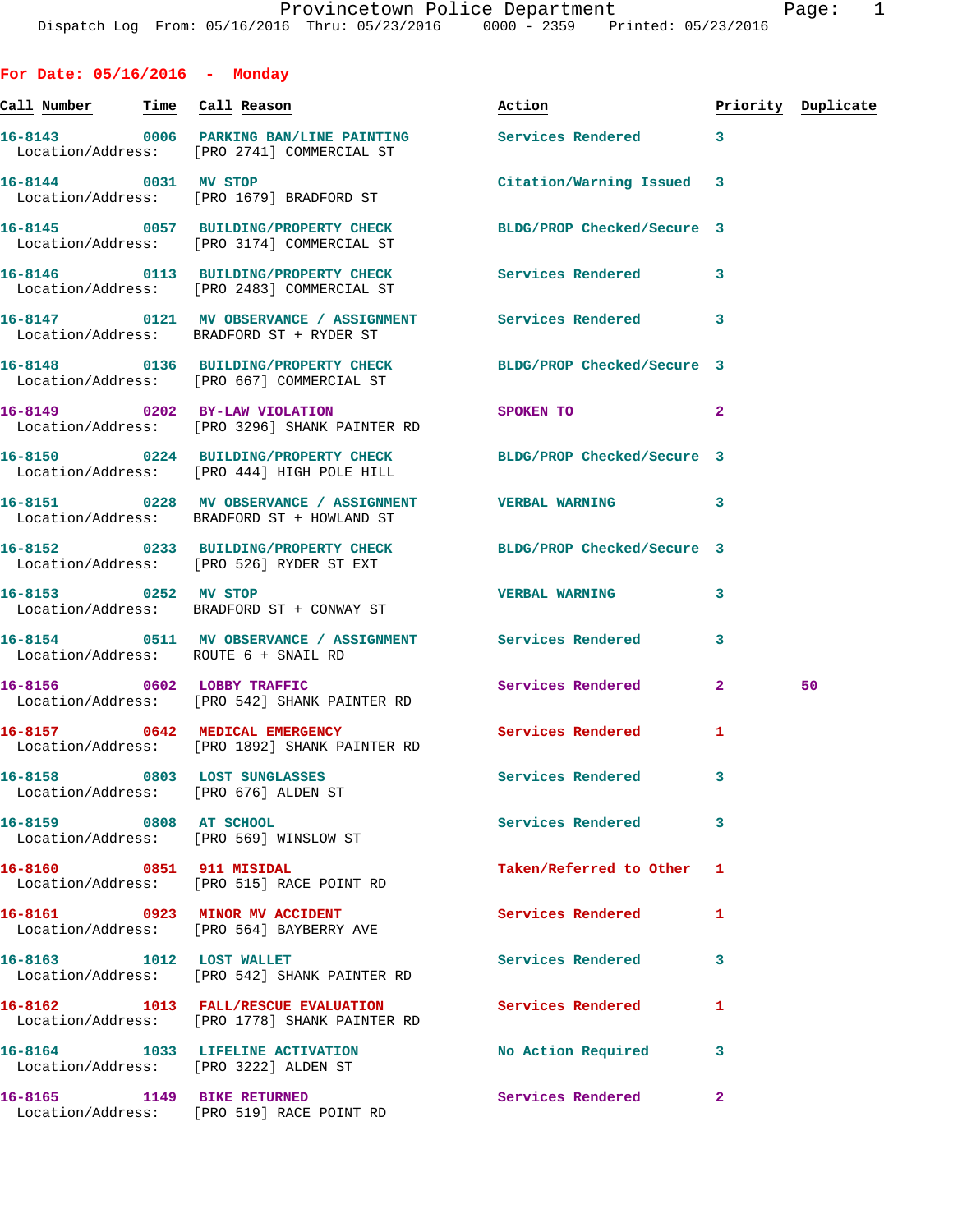|                             | Provincetown Police Department<br>Dispatch Log From: 05/16/2016 Thru: 05/23/2016 0000 - 2359 Printed: 05/23/2016 |                            |                |
|-----------------------------|------------------------------------------------------------------------------------------------------------------|----------------------------|----------------|
|                             | 16-8166 1204 PARK, WALK & TALK Services Rendered<br>Location: [PRO 3431] LOPES SQUARE                            |                            | $\overline{2}$ |
|                             | 16-8167 1247 SPEAK TO OFFICER<br>Location/Address: [PRO 542] SHANK PAINTER RD                                    | Services Rendered          | 3              |
| Refer To Accident: 16-13-AC | 16-8168 1258 MV ACCIDENT<br>Location/Address: [PRO 712] BRADFORD ST                                              | Services Rendered          | 1              |
|                             | 16-8169 1339 VERBAL/UNREGISTERED & HELMET VERBAL WARNING<br>Location/Address: [PRO 536] SHANK PAINTER RD         |                            | 3              |
|                             | 16-8170 1345 TIRE RIMS STOLEN<br>Location/Address: [PRO 379] COMMERCIAL ST                                       | Services Rendered          | $\overline{2}$ |
|                             | 16-8171 1459 PARK, WALK & TALK Services Rendered Location/Address: [PRO 569] WINSLOW ST                          |                            | $\overline{2}$ |
|                             | 16-8172 1508 MV OBSERVANCE / ASSIGNMENT Services Rendered<br>Location/Address: [PRO 525] COMMERCIAL ST           |                            | 3              |
|                             | 16-8174 1603 BUILDING/PROPERTY CHECK BLDG/PROP Checked/Secure 3<br>Location/Address: [PRO 3033] COMMERCIAL ST    |                            |                |
|                             | 16-8175 1608 PARK, WALK & TALK<br>Location/Address: [PRO 2500] COMMERCIAL ST                                     | Services Rendered          | $\mathbf{2}$   |
|                             | 16-8176 1642 MV STOP<br>Location/Address: [PRO 2206] COMMERCIAL ST                                               | <b>VERBAL WARNING</b>      | 3              |
|                             | 16-8177 1647 BUILDING/PROPERTY CHECK BLDG/PROP Checked/Secure 3<br>Location/Address: [PRO 564] BAYBERRY AVE      |                            |                |
|                             | 16-8178 1653 MV STOP<br>Location/Address: [PRO 3174] COMMERCIAL ST                                               | <b>VERBAL WARNING</b>      | 3              |
|                             | 16-8179 1703 MV OBSERVANCE / ASSIGNMENT Services Rendered<br>Location/Address: [PRO 3737] BRADFORD ST            |                            | 3              |
|                             | 16-8180 1710 MV STOP<br>Location/Address: SHANK PAINTER RD + BRADFORD ST                                         | <b>VERBAL WARNING</b>      | 3              |
| 16-8181 1730 FALL           | Location/Address: COMMERCIAL ST + RYDER ST                                                                       | <b>PATIENT REFUSAL</b>     | 1              |
| 16-8182 1742 D.O.T.         | Location/Address: [PRO 440] HARRY KEMP WAY                                                                       | Transported to Hospital 1  |                |
|                             | 16-8184 1843 BUILDING/PROPERTY CHECK<br>Location/Address: [PRO 433] RYDER ST EXT                                 | BLDG/PROP Checked/Secure 3 |                |
|                             | 16-8185 1924 BUILDING/PROPERTY CHECK<br>Location/Address: [PRO 379] COMMERCIAL ST                                | BLDG/PROP Checked/Secure 3 |                |
|                             | 16-8186 1927 BUILDING/PROPERTY CHECK<br>Location/Address: [PRO 182] COMMERCIAL ST                                | BLDG/PROP Checked/Secure 3 |                |
|                             | 16-8187 1936 911 MISDIAL<br>Location/Address: [PRO 2977] COMMERCIAL ST                                           | Services Rendered          | 1              |
|                             | 16-8188 2016 BUILDING/PROPERTY CHECK<br>Location/Address: [PRO 2483] COMMERCIAL ST                               | BLDG/PROP Checked/Secure 3 |                |
|                             | 16-8189 2046 BUILDING/PROPERTY CHECK<br>Location/Address: [PRO 1638] COMMERCIAL ST                               | BLDG/PROP Checked/Secure 3 |                |
| 16-8190                     | 2059 BUILDING/PROPERTY CHECK<br>Location/Address: [PRO 440] HARRY KEMP WAY                                       | BLDG/PROP Checked/Secure 3 |                |
| 16-8191<br>2204             | BUILDING/PROPERTY CHECK                                                                                          | BLDG/PROP Checked/Secure 3 |                |

Page: 2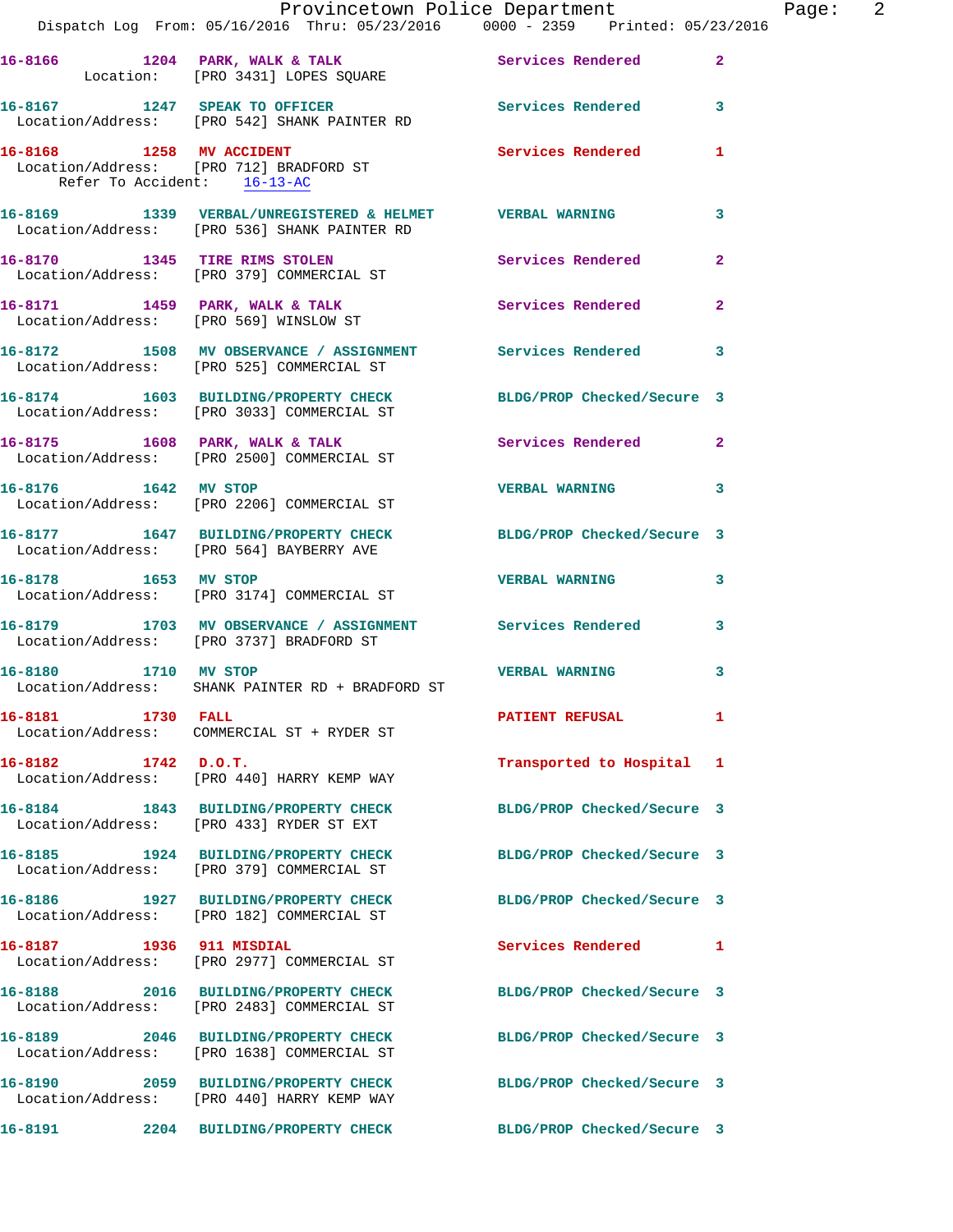|                                  | Dispatch Log From: 05/16/2016 Thru: 05/23/2016 0000 - 2359 Printed: 05/23/2016                                                   | Provincetown Police Department                |                         | Page: 3 |  |
|----------------------------------|----------------------------------------------------------------------------------------------------------------------------------|-----------------------------------------------|-------------------------|---------|--|
|                                  | Location/Address: BRADFORD ST EXT + W VINE ST                                                                                    |                                               |                         |         |  |
|                                  | 16-8193 2345 BUILDING/PROPERTY CHECK BLDG/PROP Checked/Secure 3<br>Location/Address: [PRO 1638] COMMERCIAL ST                    |                                               |                         |         |  |
|                                  | 16-8192 2347 MV OBSERVANCE / ASSIGNMENT Services Rendered 3<br>Location/Address: ROUTE 6 + HOWLAND ST                            |                                               |                         |         |  |
| For Date: $05/17/2016$ - Tuesday |                                                                                                                                  |                                               |                         |         |  |
|                                  | 16-8194 0000 LOBBY TRAFFIC<br>Location/Address: [PRO 542] SHANK PAINTER RD                                                       | Services Rendered 2                           |                         | 43      |  |
|                                  | 16-8195 0005 PARK, WALK & TALK 3 Services Rendered 2<br>Location: [PRO 3431] LOPES SQUARE                                        |                                               |                         |         |  |
|                                  | 16-8196 0013 BAR CHECK<br>Location/Address: [PRO 399] COMMERCIAL ST                                                              | No Action Required 2                          |                         |         |  |
|                                  | 16-8197 0028 BUILDING/PROPERTY CHECK BLDG/PROP Checked/Secure 3<br>Location/Address: [PRO 379] COMMERCIAL ST                     |                                               |                         |         |  |
|                                  | 16-8198 0042 MV STOP<br>Location/Address: COURT ST + COMMERCIAL ST                                                               | Citation/Warning Issued 3                     |                         |         |  |
|                                  | 16-8199 0106 BUILDING/PROPERTY CHECK Services Rendered 3<br>Location/Address: [PRO 2483] COMMERCIAL ST                           |                                               |                         |         |  |
|                                  | 16-8200 0110 MV OBSERVANCE / ASSIGNMENT Services Rendered 3<br>Location/Address: BRADFORD ST + COMMERCIAL ST                     |                                               |                         |         |  |
|                                  | 16-8201 0112 MV OBSERVANCE / ASSIGNMENT No Action Required<br>Location/Address: BRADFORD ST + RYDER ST                           |                                               | $\overline{\mathbf{3}}$ |         |  |
| 16-8202 0133 MV STOP             | Location/Address: [PRO 748] BRADFORD ST<br>Refer To Arrest: 16-79-AR                                                             | Arrest(s) Made 3                              |                         |         |  |
|                                  | 16-8203 0139 MEDICAL EMERGENCY<br>Location/Address: [PRO 2561] CENTER ST                                                         | Transported to Hospital 1                     |                         |         |  |
|                                  | 16-8204 0613 BUILDING/PROPERTY CHECK<br>Location/Address: [PRO 444] HIGH POLE HILL                                               | BLDG/PROP Checked/Secure 3                    |                         |         |  |
|                                  | 16-8206 0817 SERVICE CALL/SCHOOL Services Rendered 3<br>Location/Address: [PRO 569] WINSLOW ST                                   |                                               |                         |         |  |
|                                  | 16-8207 0856 MV COMPLAINT<br>Location/Address: [PRO 1953] COMMERCIAL ST                                                          | SPOKEN TO                                     | $\mathbf{2}$            |         |  |
|                                  | 16-8208 0900 ANIMAL CALL/FOX FEEDING Services Rendered<br>Location/Address: [PRO 3015] BRADFORD ST                               |                                               | $\mathbf{2}$            |         |  |
| 16-8211 0950 COMPLAINT           | Location/Address: [PRO 223] COMMERCIAL ST                                                                                        | Could Not Locate 3                            |                         |         |  |
|                                  | 16-8212 1005 ALARM - FIRE *TEST *TEST *TEST No Action Required 1<br>Location/Address: [PRO 1892] SHANK PAINTER RD                |                                               |                         |         |  |
| 16-8213 1009 911 GENERAL         | Location/Address: [PRO 542] SHANK PAINTER RD                                                                                     | Services Rendered 1                           |                         |         |  |
|                                  | 16-8214 1026 TEST PAGE****TEST PAGE<br>Location/Address: [PRO 542] SHANK PAINTER RD                                              | <b>No Action Required</b>                     | 1                       |         |  |
|                                  | 16-8215 1035 SERVICE CALL/COURT Services Rendered 3<br>Location/Address: [PRO 542] SHANK PAINTER RD<br>Refer To Arrest: 16-79-AR |                                               |                         |         |  |
|                                  | 16-8216 1051 ANIMAL CALL/OFF LEASH SPOKEN TO                                                                                     | $\sim$ 2.000 $\sim$ 2.000 $\sim$ 2.000 $\sim$ |                         |         |  |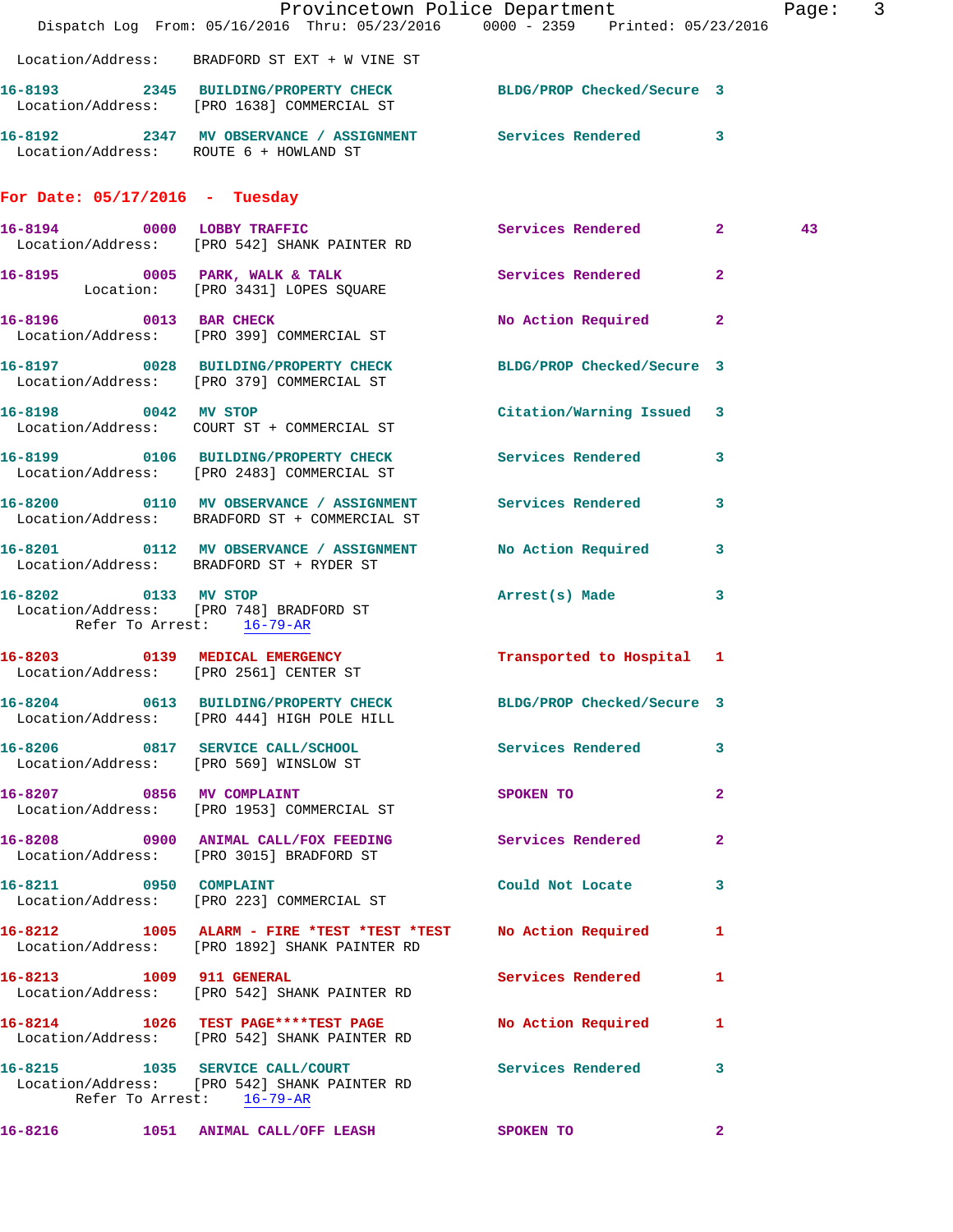|                                                                      | Provincetown Police Department<br>Dispatch Log From: 05/16/2016 Thru: 05/23/2016 0000 - 2359 Printed: 05/23/2016 |                            |                |
|----------------------------------------------------------------------|------------------------------------------------------------------------------------------------------------------|----------------------------|----------------|
|                                                                      | Location/Address: [PRO 2266] COMMERCIAL ST                                                                       |                            |                |
|                                                                      | 16-8217 1119 MEDICAL EMERGENCY/CARDIAC PATIENT REFUSAL<br>Location/Address: [PRO 544] SHANK PAINTER RD           |                            | $\mathbf{1}$   |
|                                                                      | 16-8218 1124 SERVICE CALL/SCHOOL 5ervices Rendered<br>Location/Address: [PRO 569] WINSLOW ST                     |                            | 3              |
|                                                                      | 16-8219 1149 ALARM - FIRE*TEST *TEST *TEST Services Rendered<br>Location/Address: [PRO 1892] SHANK PAINTER RD    |                            | 1              |
|                                                                      | 16-8220 1247 FOLLOW UP/WOOD BUMPER<br>Location/Address: [PRO 1953] COMMERCIAL ST                                 | SPOKEN TO                  | $\mathbf{2}$   |
| 16-8221 1300 MV HIT & RUN<br>Refer To Accident: 16-14-AC             | Location/Address: [PRO 440] HARRY KEMP WAY                                                                       | Services Rendered          | $\overline{a}$ |
|                                                                      | 16-8222 1333 DISTURBANCE<br>Location/Address: [PRO 760] BRADFORD ST                                              | Peace Restored             | 1              |
|                                                                      | 16-8223 1408 DISTURBANCE<br>Location/Address: [PRO 105] COMMERCIAL ST                                            | <b>SPOKEN TO</b>           | 1              |
|                                                                      | $16-8224$ 1457 PARK, WALK & TALK<br>Location/Address: [PRO 569] WINSLOW ST                                       | Services Rendered          | $\overline{a}$ |
| 16-8225 1540 ASSIST CITIZEN<br>Location/Address: [PRO 4022] COURT ST |                                                                                                                  | <b>Services Rendered</b>   | 3              |
|                                                                      | 16-8226 1612 PARK, WALK & TALK<br>Location/Address: [PRO 105] COMMERCIAL ST                                      | Services Rendered          | $\overline{a}$ |
|                                                                      | 16-8227 1613 BACK PROBLEMS/TRANSPORT<br>Location/Address: [PRO 564] BAYBERRY AVE                                 | Transported to Hospital    | 1              |
|                                                                      | 16-8229 1628 MV OBSERVANCE / ASSIGNMENT Services Rendered<br>Location/Address: [PRO 3430] COMMERCIAL ST          |                            | 3              |
| 16-8230 1630 TRESPASS                                                | Location/Address: [PRO 3399] COMMERCIAL ST                                                                       | <b>GONE ON ARRIVAL</b>     | $\mathbf{2}$   |
|                                                                      | 16-8231 1653 PARKED MV COMPLAINT<br>Location/Address: [PRO 175] COMMERCIAL ST                                    | GONE ON ARRIVAL            |                |
|                                                                      | 16-8232 1714 BUILDING/PROPERTY CHECK<br>Location/Address: [PRO 3033] COMMERCIAL ST                               | BLDG/PROP Checked/Secure 3 |                |
|                                                                      | 16-8233 1731 FOUND BANK CARD/RETURNED<br>Location/Address: [PRO 2266] COMMERCIAL ST                              | Services Rendered          | 3              |
|                                                                      | 16-8234 1734 BUILDING/PROPERTY CHECK<br>Location/Address: [PRO 2483] COMMERCIAL ST                               | BLDG/PROP Checked/Secure 3 |                |
| 16-8235 1836 FOLLOW UP                                               | Location/Address: [PRO 1616] BANGS ST                                                                            | Services Rendered          | $\mathbf{2}$   |
|                                                                      | 16-8236 1848 ASSIST CITIZEN<br>Location/Address: [PRO 357] COMMERCIAL ST                                         | Services Rendered          | 3              |
|                                                                      | 16-8237 1851 BUILDING/PROPERTY CHECK<br>Location/Address: [PRO 379] COMMERCIAL ST                                | BLDG/PROP Checked/Secure 3 |                |
|                                                                      | 16-8238 1919 BUILDING/PROPERTY CHECK<br>Location/Address: [PRO 519] RACE POINT RD                                | BLDG/PROP Checked/Secure 3 |                |
|                                                                      | 16-8239 2114 BUILDING/PROPERTY CHECK<br>Location/Address: [PRO 2206] COMMERCIAL ST                               | BLDG/PROP Checked/Secure 3 |                |
|                                                                      | 16-8240 2130 BUILDING/PROPERTY CHECK<br>Location/Address: [PRO 182] COMMERCIAL ST                                | BLDG/PROP Checked/Secure 3 |                |

Page: 4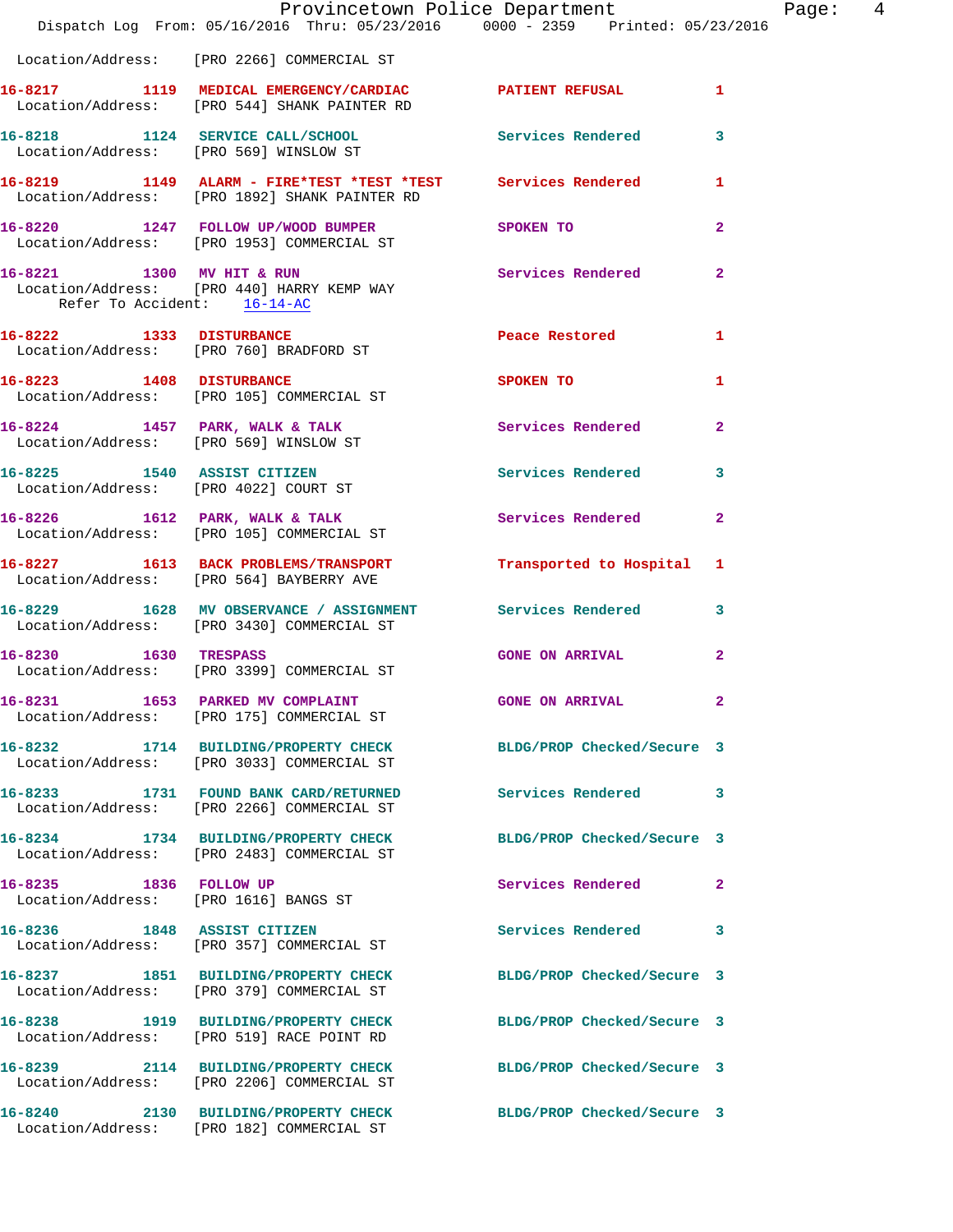|                                      |                                                                                                                  | Provincetown Police Department                                                                                 | Page: 5      |
|--------------------------------------|------------------------------------------------------------------------------------------------------------------|----------------------------------------------------------------------------------------------------------------|--------------|
|                                      | Dispatch Log From: 05/16/2016 Thru: 05/23/2016 0000 - 2359 Printed: 05/23/2016                                   |                                                                                                                |              |
|                                      | 16-8241 2327 BUILDING/PROPERTY CHECK Services Rendered 3<br>Location/Address: [PRO 3430] COMMERCIAL ST           |                                                                                                                |              |
|                                      | 16-8242 2343 MV OBSERVANCE / ASSIGNMENT Services Rendered 3<br>Location/Address: ROUTE 6 + HOWLAND ST            |                                                                                                                |              |
|                                      | 16-8243 2346 BUILDING/PROPERTY CHECK BLDG/PROP Checked/Secure 3<br>Location/Address: [PRO 2490] PROVINCELANDS RD |                                                                                                                |              |
|                                      | 16-8244 2351 BUILDING/PROPERTY CHECK BLDG/PROP Checked/Secure 3<br>Location/Address: [PRO 2490] PROVINCELANDS RD |                                                                                                                |              |
| For Date: $05/18/2016$ - Wednesday   |                                                                                                                  |                                                                                                                |              |
|                                      | 16-8245 0002 LOBBY TRAFFIC<br>Location/Address: [PRO 542] SHANK PAINTER RD                                       | Services Rendered 2                                                                                            | 44           |
|                                      | 16-8246 0032 BUILDING/PROPERTY CHECK BLDG/PROP Checked/Secure 3<br>Location/Address: [PRO 530] SHANK PAINTER RD  |                                                                                                                |              |
|                                      | 16-8247 0036 SUSPICIOUS ACTIVITY<br>Location/Address: [PRO 539] SHANK PAINTER RD                                 | SPOKEN TO THE SPOKEN OF THE SPOKEN OF THE SPOKEN OF THE SPOKEN OF THE SPOKEN OF THE SPOKEN OF THE SPOKEN OF TH | $\mathbf{2}$ |
|                                      | 16-8248 0110 MV OBSERVANCE / ASSIGNMENT Services Rendered 3<br>Location/Address: [PRO 58] BRADFORD ST            |                                                                                                                |              |
|                                      | 16-8249 0146 BUILDING/PROPERTY CHECK BLDG/PROP Checked/Secure 3<br>Location/Address: [PRO 379] COMMERCIAL ST     |                                                                                                                |              |
|                                      | 16-8250 0239 BUILDING/PROPERTY CHECK Services Rendered 3<br>Location/Address: [PRO 106] COMMERCIAL ST            |                                                                                                                |              |
|                                      | 16-8251 0437 ALARM - GENERAL<br>Location/Address: [PRO 1569] CUDWORTH ST                                         | False Alarm                                                                                                    | 1            |
|                                      | 16-8252 0456 MEDICAL EMERGENCY<br>Location/Address: [PRO 74] BRADFORD ST EXT                                     | PATIENT REFUSAL                                                                                                | 1            |
| Location/Address: ROUTE 6            | 16-8253 0547 MV OBSERVANCE / ASSIGNMENT Services Rendered 3                                                      |                                                                                                                |              |
| 16-8254 0611 FOLLOW UP               | Location/Address: [PRO 542] SHANK PAINTER RD                                                                     | <b>Services Rendered</b> 2                                                                                     |              |
| Location/Address: [PRO 2513] ROUTE 6 | 16-8255 0809 MV OBSERVANCE / ASSIGNMENT Services Rendered 3                                                      |                                                                                                                |              |
|                                      | 16-8256 0819 SERVICE CALL/SCHOOL 5 Services Rendered 3<br>Location/Address: [PRO 569] WINSLOW ST                 |                                                                                                                |              |
| 16-8257 0828 MV STOP                 | Location/Address: [PRO 2513] ROUTE 6                                                                             | VERBAL WARNING 3                                                                                               |              |
| 16-8258 0845 FOLLOW UP               | Location/Address: [PRO 3296] SHANK PAINTER RD                                                                    | Services Rendered 2                                                                                            |              |
|                                      | 16-8259 0928 MEDICAL EMERGENCY/D.O.T. Transported to Hospital 1<br>Location/Address: [PRO 440] HARRY KEMP WAY    |                                                                                                                |              |
|                                      | 16-8260 0939 BUILDING/PROPERTY CHECK Services Rendered 3<br>Location/Address: [PRO 3259] MACMILLAN WHARF         |                                                                                                                |              |
|                                      | 16-8262 0942 ALARM - GENERAL<br>Location/Address: [PRO 253] COMMERCIAL ST                                        | Services Rendered 1                                                                                            |              |
|                                      | 16-8261 0943 BUILDING/PROPERTY CHECK BLDG/PROP Checked/Secure 3<br>Location/Address: [PRO 3033] COMMERCIAL ST    |                                                                                                                |              |
| 16-8264 1012 MV STOP                 |                                                                                                                  | VERBAL WARNING 3                                                                                               |              |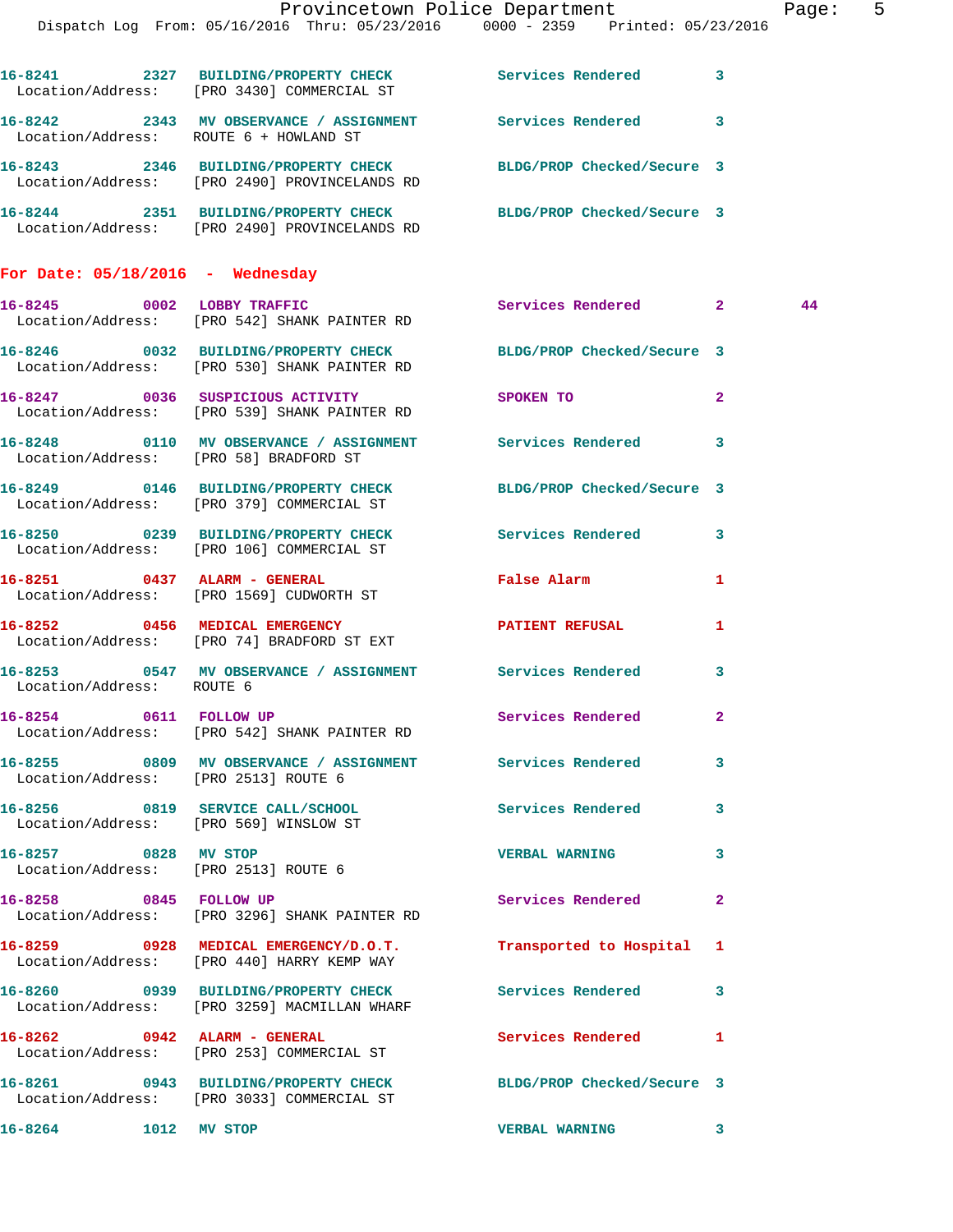|                                                         | Dispatch Log From: 05/16/2016 Thru: 05/23/2016 0000 - 2359 Printed: 05/23/2016                                | Provincetown Police Department | Page:          | -6 |
|---------------------------------------------------------|---------------------------------------------------------------------------------------------------------------|--------------------------------|----------------|----|
| Location/Address: [PRO 2513] ROUTE 6                    |                                                                                                               |                                |                |    |
|                                                         | 16-8265 1021 FOLLOW UP<br>Location/Address: [PRO 182] COMMERCIAL ST                                           | Services Rendered 2            |                |    |
| Location/Address: [PRO 94] BRADFORD ST                  | 16-8266 1037 MV OBSERVANCE / ASSIGNMENT Services Rendered 3                                                   |                                |                |    |
|                                                         | 16-8267 1124 BUILDING/PROPERTY CHECK BLDG/PROP Checked/Secure 3<br>Location/Address: [PRO 16] BRADFORD ST     |                                |                |    |
|                                                         | 16-8268 1135 PARKING COMPLAINT / GENERAL SPOKEN TO<br>  Location/Address: [PRO 542] SHANK PAINTER RD          |                                | $\mathbf{3}$   |    |
|                                                         | 16-8270 1211 ANIMAL CALL/DEAD BIRDS<br>Location/Address: [PRO 2426] COMMERCIAL ST                             | Taken/Referred to Other 2      |                |    |
|                                                         | 16-8271 1218 FOLLOW UP<br>Location/Address: [PRO 3296] SHANK PAINTER RD                                       | Services Rendered              | $\mathbf{2}$   |    |
|                                                         | 16-8273 1252 ANIMAL CALL/RATS<br>Location/Address: [PRO 794] COMMERCIAL ST                                    | Services Rendered              | $\overline{2}$ |    |
|                                                         | 16-8272 1256 BUILDING/PROPERTY CHECK Services Rendered 3<br>Location/Address: [PRO 564] BAYBERRY AVE          |                                |                |    |
|                                                         | 16-8274 1259 BUILDING/PROPERTY CHECK Services Rendered 3<br>Location/Address: [PRO 29] BRADFORD ST            |                                |                |    |
|                                                         | 16-8275 1308 MV STOP<br>Location/Address: [PRO 253] COMMERCIAL ST                                             | <b>VERBAL WARNING</b>          | 3              |    |
| 16-8276 1325 HAZARDS<br>Location/Address: COMMERCIAL ST |                                                                                                               | SPOKEN TO AND THE SPOKEN TO    | $\mathbf{2}$   |    |
|                                                         | 16-8277 1341 ALARM - GENERAL/ELEVATOR Services Rendered<br>Location/Address: [PRO 105] COMMERCIAL ST          |                                | $\mathbf{1}$   |    |
| 16-8278 1413 ASSIST CITIZEN                             | Location/Address: [PRO 542] SHANK PAINTER RD                                                                  | Services Rendered 3            |                |    |
|                                                         | 16-8279 1416 BUILDING/PROPERTY CHECK<br>Location/Address: [PRO 2483] COMMERCIAL ST                            | <b>Services Rendered</b>       | 3              |    |
| 16-8280 1454 AT SCHOOL                                  | Location/Address: [PRO 569] WINSLOW ST                                                                        | Services Rendered              | $\mathbf{3}$   |    |
|                                                         | 16-8281 1506 SEIZURE/TRANSPORT<br>Location/Address: [PRO 442] HARRY KEMP WAY                                  | Transported to Hospital 1      |                |    |
|                                                         | 16-8285 1538 PARK, WALK & TALK<br>Location/Address: [PRO 105] COMMERCIAL ST                                   | Services Rendered              | $\mathbf{2}$   |    |
|                                                         | 16-8286 1548 PARKED MV DAMAGED<br>Location/Address: [PRO 564] BAYBERRY AVE                                    | Services Rendered              | $\mathbf{2}$   |    |
| 16-8425 1630 DOG BITE                                   | Location/Address: COMMERCIAL ST                                                                               | Services Rendered 3            |                |    |
|                                                         | 16-8287 1651 BUILDING/PROPERTY CHECK BLDG/PROP Checked/Secure 3<br>Location/Address: [PRO 99] COMMERCIAL ST   |                                |                |    |
|                                                         | 16-8288 1658 BUILDING/PROPERTY CHECK BLDG/PROP Checked/Secure 3<br>Location/Address: [PRO 3033] COMMERCIAL ST |                                |                |    |
|                                                         | 16-8289 1718 FIREARMS / WEAPONS<br>Location/Address: ROUTE 6 + RACE POINT RD                                  | <b>Unfounded</b>               | $\mathbf{2}$   |    |
|                                                         | 16-8290 1731 MV OBSERVANCE / ASSIGNMENT Services Rendered 3<br>Location/Address: [PRO 525] COMMERCIAL ST      |                                |                |    |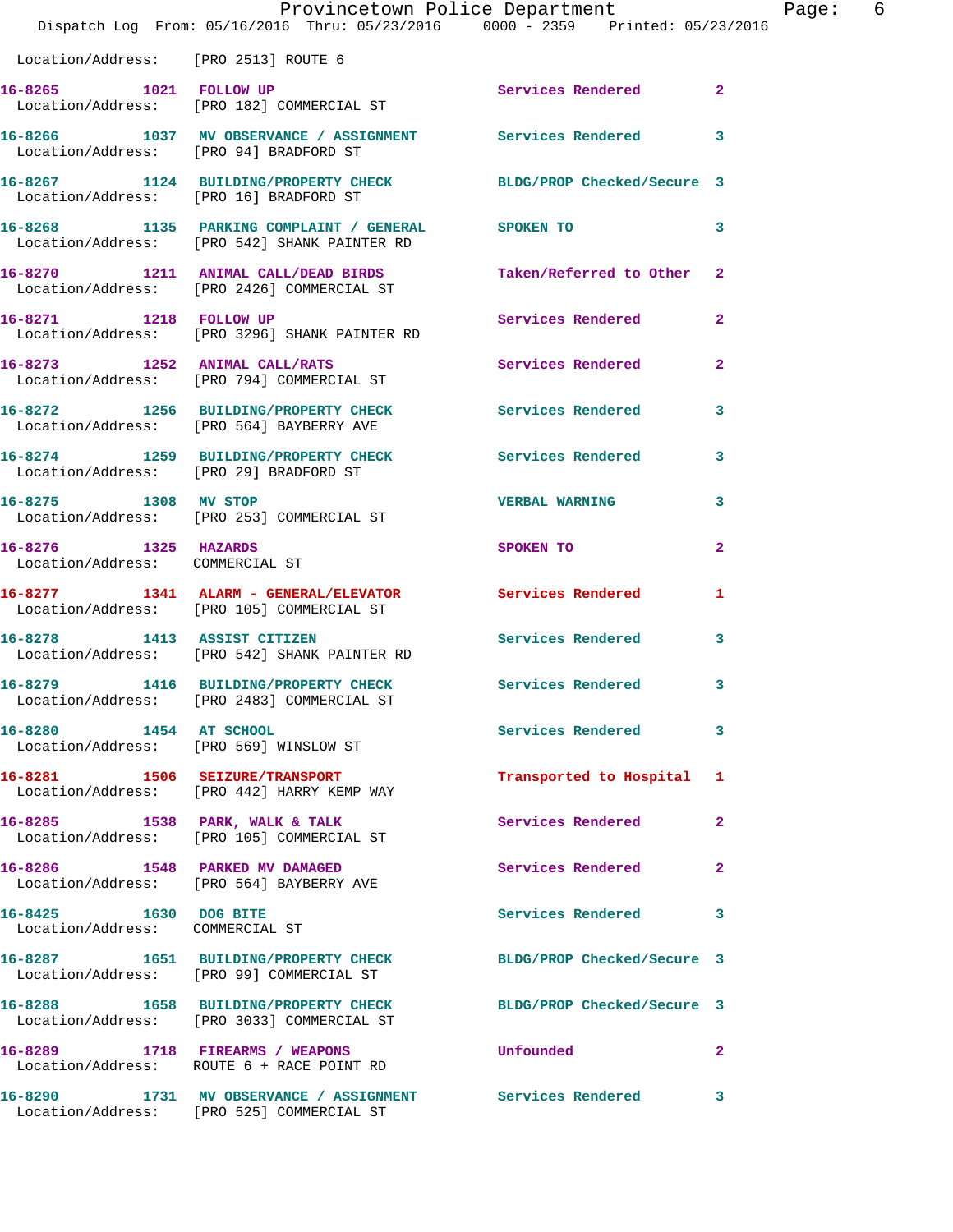**16-8291 1746 PANIC/HOLD-UP ALARM False Alarm 1**  Location/Address: [PRO 208] COMMERCIAL ST **16-8292 1759 BUILDING/PROPERTY CHECK Services Rendered 3**  Location/Address: [PRO 2977] COMMERCIAL ST **16-8293 1810 BUILDING/PROPERTY CHECK Services Rendered 3**  Location/Address: [PRO 3317] CEMETERY RD **16-8294 1810 BUILDING/PROPERTY CHECK Services Rendered 3**  Location/Address: [PRO 3318] CEMETERY RD **16-8295 1817 POSSIBLE ELECTRICAL FIRE Services Rendered 1**  Location/Address: [PRO 3637] NICKERSON ST **16-8296 1828 TRESPASS/ONGOING Services Rendered 2**  Location/Address: [PRO 1131] TINYS WAY **16-8297 1909 ABANDONED BIKE Services Rendered 2**  Location/Address: [PRO 236] COMMERCIAL ST **16-8298 1941 BUILDING/PROPERTY CHECK BLDG/PROP Checked/Secure 3**  Location/Address: [PRO 564] BAYBERRY AVE 16-8299 1951 LOST WALLET **16-8299 1951 LOST WALLET**  Location/Address: [PRO 542] SHANK PAINTER RD **16-8300 2019 MV OBSERVANCE / ASSIGNMENT Services Rendered 3**  Location/Address: [PRO 58] BRADFORD ST **16-8301 2048 VERBAL/FAIL TO ILLUMINATE VERBAL WARNING 3**  Location/Address: COMMERCIAL ST + BRADFORD ST **16-8303 2112 BUILDING/PROPERTY CHECK Services Rendered 3**  Location/Address: [PRO 526] RYDER ST EXT **16-8304 2118 BAR CHECK Services Rendered 2**  Location/Address: [PRO 3443] COMMERCIAL ST **16-8305 2130 BUILDING/PROPERTY CHECK BLDG/PROP Checked/Secure 3**  Location/Address: [PRO 2539] RYDER ST EXT **16-8307 2138 BUILDING/PROPERTY CHECK BLDG/PROP Checked/Secure 3**  Location/Address: [PRO 3609] COMMERCIAL ST **16-8308 2144 PARK, WALK & TALK Services Rendered 2**  Location/Address: [PRO 300] COMMERCIAL ST **16-8309 2208 BUILDING/PROPERTY CHECK BLDG/PROP Checked/Secure 3**  Location/Address: [PRO 379] COMMERCIAL ST **16-8310 2349 BUILDING/PROPERTY CHECK BLDG/PROP Checked/Secure 3**  Location/Address: [PRO 3259] MACMILLAN WHARF **16-8311 2350 ANIMAL CALL Could Not Locate 2**  Location/Address: [PRO 444] HIGH POLE HILL **16-8312 2353 MV DISABLED Services Rendered 2**  Location/Address: [PRO 526] RYDER ST EXT **For Date: 05/19/2016 - Thursday**

**16-8313 0007 LOBBY TRAFFIC Services Rendered 2 31**  Location/Address: [PRO 542] SHANK PAINTER RD **16-8314 0012 ASSIST CITIZEN BLDG/PROP Checked/Secure 3**  Location/Address: [PRO 1989] COMMERCIAL ST **16-8315 0039 BUILDING/PROPERTY CHECK BLDG/PROP Checked/Secure 3**  Location/Address: [PRO 3430] COMMERCIAL ST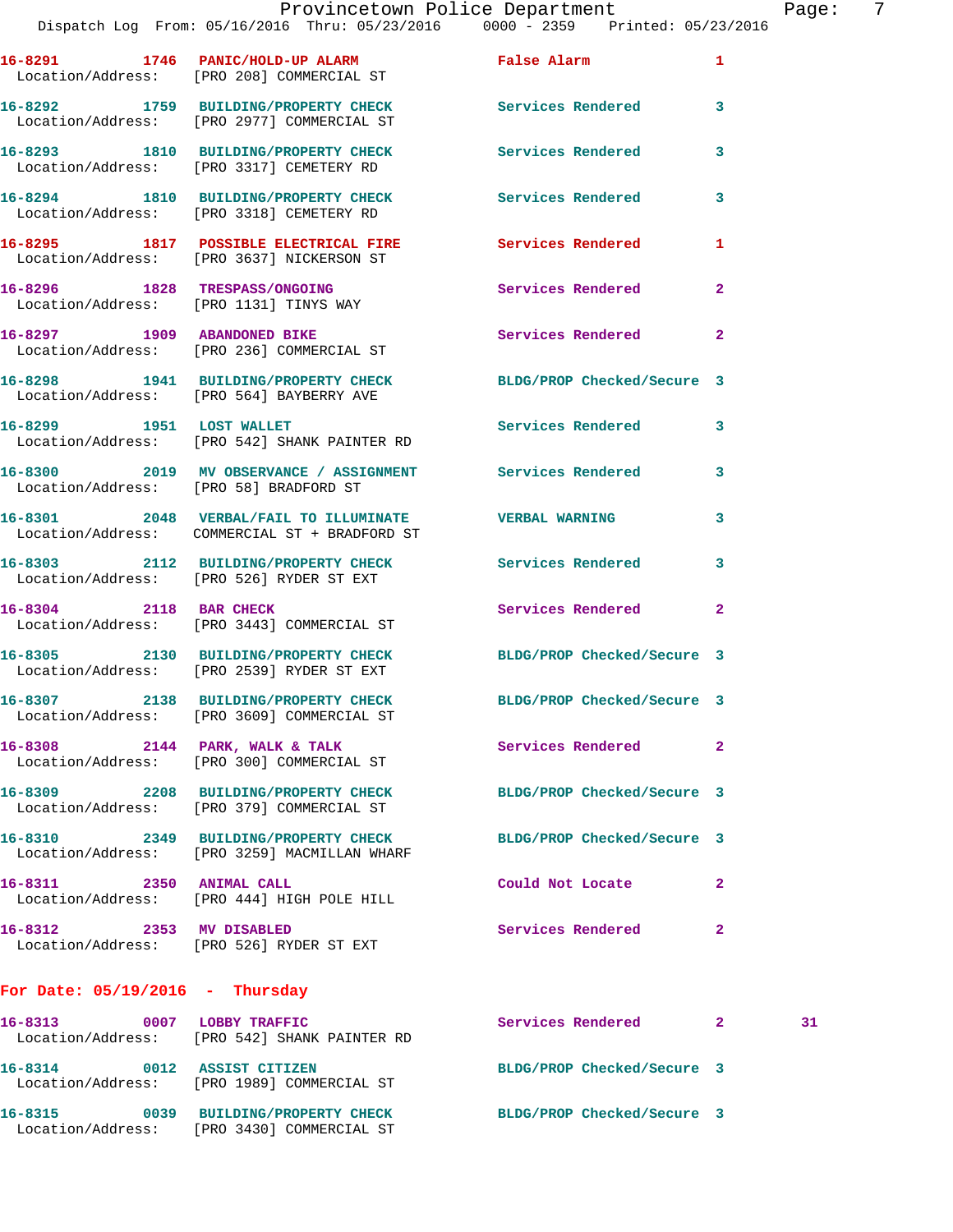|                                                       | 16-8317 0046 911 GENERAL<br>Location/Address: [PRO 542] SHANK PAINTER RD               | Services Rendered 1        |                         |
|-------------------------------------------------------|----------------------------------------------------------------------------------------|----------------------------|-------------------------|
|                                                       | 16-8316 0047 BUILDING/PROPERTY CHECK<br>Location/Address: [PRO 1638] COMMERCIAL ST     | BLDG/PROP Checked/Secure 3 |                         |
| Location/Address: [PRO 94] BRADFORD ST                | 16-8318 0059 MV OBSERVANCE / ASSIGNMENT                                                | Services Rendered          | 3                       |
|                                                       | 16-8319 0104 BUILDING/PROPERTY CHECK<br>Location/Address: [PRO 2898] JEROME SMITH RD   | Services Rendered          | 3                       |
|                                                       | 16-8320 0110 MV OBSERVANCE / ASSIGNMENT<br>Location/Address: HOWLAND ST + BRADFORD ST  | Services Rendered          | 3                       |
| 16-8321 0117 LOST BRACELET                            | Location/Address: [PRO 3443] COMMERCIAL ST                                             | Services Rendered          | 3                       |
|                                                       | 16-8322 0123 BUILDING/PROPERTY CHECK<br>Location/Address: [PRO 2489] BRADFORD ST       | Services Rendered          | 3                       |
|                                                       | 16-8323 0127 MV OBSERVANCE / ASSIGNMENT<br>Location/Address: [PRO 2489] BRADFORD ST    | No Action Required         | $\overline{\mathbf{3}}$ |
|                                                       | 16-8324 0141 BUILDING/PROPERTY CHECK<br>Location/Address: [PRO 2194] COMMERCIAL ST     | BLDG/PROP Checked/Secure 3 |                         |
|                                                       | 16-8325 0343 BUILDING/PROPERTY CHECK<br>Location/Address: [PRO 530] SHANK PAINTER RD   | BLDG/PROP Checked/Secure 3 |                         |
|                                                       | 16-8326 0350 BUILDING/PROPERTY CHECK<br>Location/Address: [PRO 379] COMMERCIAL ST      | BLDG/PROP Checked/Secure 3 |                         |
| Location/Address: [PRO 2519] ROUTE 6                  | 16-8327 0509 MV OBSERVANCE / ASSIGNMENT                                                | <b>Services Rendered</b>   | 3                       |
| Location/Address: [PRO 58] BRADFORD ST                | 16-8328 		 0523 MV OBSERVANCE / ASSIGNMENT Services Rendered                           |                            | 3                       |
| 16-8329 0537 FOLLOW UP                                | Location/Address: [PRO 3443] COMMERCIAL ST                                             | Could Not Locate           | 2                       |
|                                                       | 16-8330 0602 BUILDING/PROPERTY CHECK<br>Location/Address: [PRO 2543] MACMILLAN WHARF   | BLDG/PROP Checked/Secure 3 |                         |
|                                                       | Location/Address: SHANK PAINTER RD + BRADFORD ST                                       | <b>Services Rendered</b>   | 3                       |
| 16-8334                                               | 0743 BUILDING/PROPERTY CHECK<br>Location/Address: [PRO 3430] COMMERCIAL ST             | <b>Services Rendered</b>   | 3                       |
| 16-8335 0759 MV STOP<br>Location/Address: BRADFORD ST |                                                                                        | <b>VERBAL WARNING</b>      | 3                       |
| Location/Address: [PRO 569] WINSLOW ST                | 16-8336 0759 PARK, WALK & TALK/SCHOOL                                                  | <b>Services Rendered</b>   | $\mathbf{2}$            |
|                                                       | 16-8337 0833 BUILDING/PROPERTY CHECK<br>Location/Address: [PRO 75] CAPTAIN BERTIES WAY | <b>Services Rendered</b>   | $\mathbf{3}$            |
| Location/Address: [PRO 3440] ROUTE 6                  | 16-8338 0844 MV OBSERVANCE / ASSIGNMENT Services Rendered 3                            |                            |                         |
|                                                       | 16-8339 0902 BUILDING/PROPERTY CHECK<br>Location/Address: [PRO 3033] COMMERCIAL ST     | BLDG/PROP Checked/Secure 3 |                         |
| 16-8340 0905 HARASSMENT                               | Location/Address: [PRO 542] SHANK PAINTER RD                                           | SPOKEN TO                  | $\mathbf{2}$            |
|                                                       |                                                                                        | Services Rendered 3        |                         |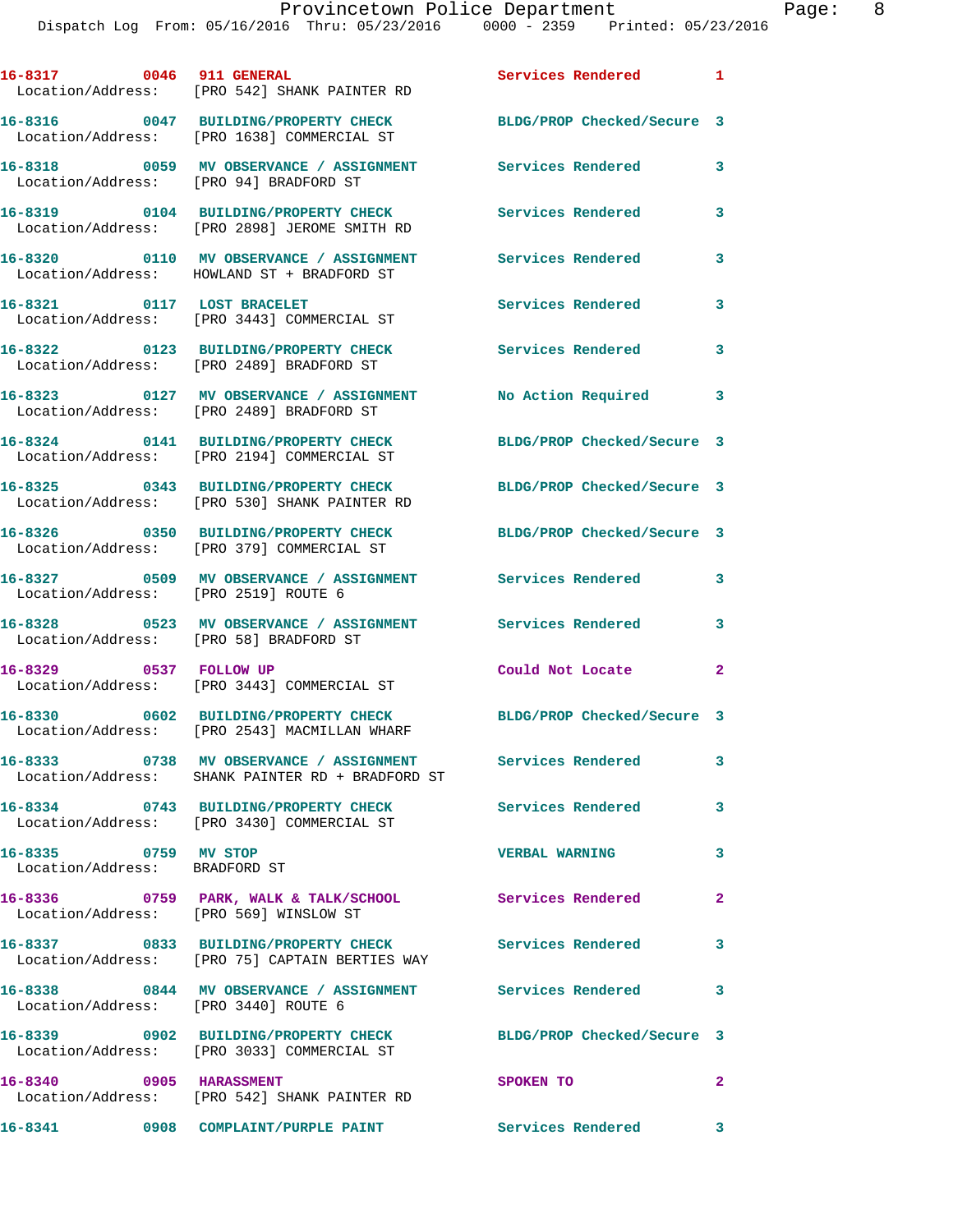|                                                              | Provincetown Police Department Page: 9<br>Dispatch Log From: 05/16/2016 Thru: 05/23/2016 0000 - 2359 Printed: 05/23/2016 |                                   |              |   |  |
|--------------------------------------------------------------|--------------------------------------------------------------------------------------------------------------------------|-----------------------------------|--------------|---|--|
|                                                              | Location/Address: [PRO 1212] FRANKLIN ST                                                                                 |                                   |              |   |  |
|                                                              | 16-8342 0916 ASSIST CITIZEN<br>Location/Address: [PRO 564] BAYBERRY AVE                                                  | Services Rendered 3               |              |   |  |
| Location/Address: COMMERCIAL ST                              | 16-8343 1057 ALARM - CARBON MONOXIDE Services Rendered 1                                                                 |                                   |              |   |  |
|                                                              | 16-8344 1105 PARK, WALK & TALK<br>Location/Address: [PRO 165] COMMERCIAL ST                                              | Services Rendered 2               |              |   |  |
|                                                              | 16-8345 1140 MV ACCIDENT Services Rendered 1<br>Location/Address: BRADFORD ST + HOWLAND ST                               |                                   |              |   |  |
| 16-8346 1155 HAZARDS                                         | Location/Address: [PRO 442] HARRY KEMP WAY                                                                               | SPOKEN TO                         | $\mathbf{2}$ |   |  |
|                                                              | 16-8347 1202 ANIMAL CALL/DOG BITE Services Rendered 2<br>Location/Address: [PRO 3405] COMMERCIAL ST                      |                                   |              |   |  |
|                                                              | 16-8348 1251 LOST GREEN WALLET Services Rendered 3<br>Location/Address: [PRO 3485] JEROME SMITH RD                       |                                   |              |   |  |
|                                                              | 16-8349 1336 MV OBSERVANCE / ASSIGNMENT Services Rendered 3<br>Location/Address: SHANK PAINTER RD + PROVINCE RD          |                                   |              |   |  |
| 16-8351 1337 MV STOP                                         | Location/Address: [PRO 3296] SHANK PAINTER RD                                                                            | <b>VERBAL WARNING 3</b>           |              |   |  |
|                                                              | 16-8350 1339 BUILDING/PROPERTY CHECK BLDG/PROP Checked/Secure 3<br>Location/Address: [PRO 2493] BRADFORD ST              |                                   |              |   |  |
|                                                              | 16-8352 1350 LOST ENGAGEMENT RING Services Rendered 3<br>Location/Address: [PRO 542] SHANK PAINTER RD                    |                                   |              |   |  |
|                                                              | 16-8353 1451 HARASSMENT<br>Location/Address: [PRO 2983] COMMERCIAL ST                                                    | SPOKEN TO AND TO A REAL PROPERTY. | $\mathbf{2}$ |   |  |
| 16-8354 1459 SCHOOL                                          | Location/Address: [PRO 569] WINSLOW ST                                                                                   | Services Rendered                 | 3            |   |  |
|                                                              | 16-8355 1537 WATER DEPT<br>Location/Address: [PRO 396] COMMERCIAL ST                                                     | Services Rendered 3               |              |   |  |
|                                                              | 16-8358 1544 PARK, WALK & TALK<br>Location/Address: [PRO 94] BRADFORD ST                                                 | Services Rendered                 | $\mathbf{2}$ |   |  |
|                                                              | 16-8357 1557 FOUND LG PHONE/PINK CASE Services Rendered<br>Location/Address: [PRO 542] SHANK PAINTER RD                  |                                   | 3            |   |  |
| 16-8359 1617 MV ACCIDENT<br>Refer To Accident: 16-15-AC      | Location/Address: [PRO 2519] ROUTE 6                                                                                     | Services Rendered 1               |              |   |  |
| 16-8360 1700 MV STOP<br>Location/Address: [PRO 2513] ROUTE 6 |                                                                                                                          | <b>VERBAL WARNING</b>             | 3            |   |  |
| 16-8361 1709 LOST RING                                       | Location/Address: [PRO 542] SHANK PAINTER RD                                                                             | Services Rendered 3               |              |   |  |
|                                                              | 16-8362 1712 BUILDING/PROPERTY CHECK Services Rendered<br>Location/Address: [PRO 3287] ROUTE 6                           |                                   | 3            |   |  |
|                                                              | 16-8363 1732 HORSE VS M/V<br>Location/Address: [PRO 2483] COMMERCIAL ST<br>Refer To Accident: 16-16-AC                   | Services Rendered 2               |              | 5 |  |
|                                                              | 16-8364 1743 MEDICAL EMERGENCY<br>Location/Address: [PRO 1542] COMMERCIAL ST                                             | PATIENT REFUSAL 1                 |              |   |  |
|                                                              | 16-8366 1939 ASSIST CITIZEN                                                                                              | Services Rendered                 | 3            |   |  |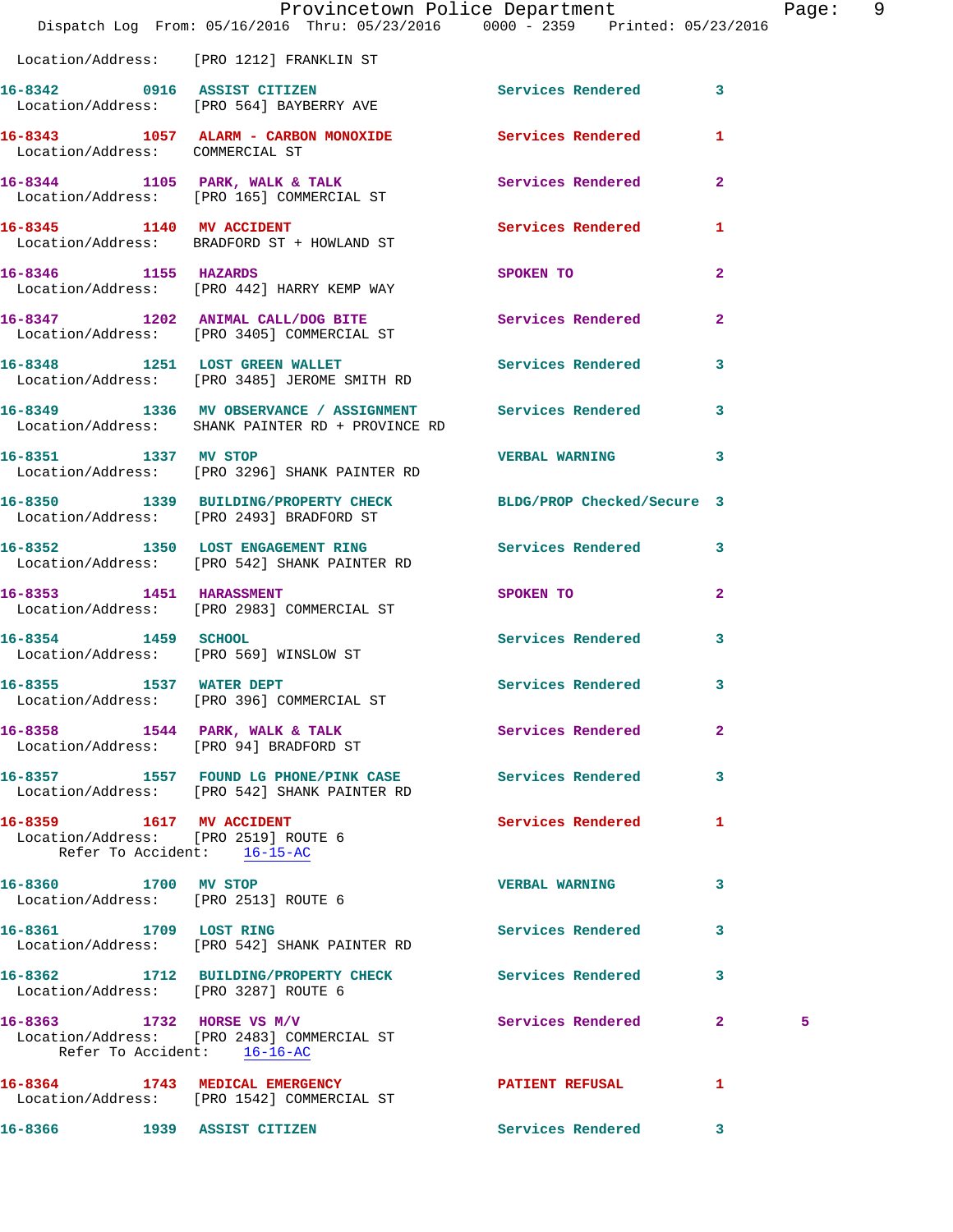|                     | Provincetown Police Department                                                                                |                          |                |
|---------------------|---------------------------------------------------------------------------------------------------------------|--------------------------|----------------|
|                     | Dispatch Log From: 05/16/2016 Thru: 05/23/2016 0000 - 2359 Printed: 05/23/2016                                |                          |                |
|                     | Location/Address: [PRO 3293] COMMERCIAL ST                                                                    |                          |                |
|                     | 16-8367 1954 ANIMAL CALL<br>Location/Address: [PRO 2483] COMMERCIAL ST                                        | Services Rendered        | $\overline{a}$ |
|                     | 16-8368 2006 MV ACCIDENT MINOR<br>Location/Address: [PRO 2716] COMMERCIAL ST                                  | <b>Services Rendered</b> | 1              |
|                     | 16-8369 2011 MEDICAL EMERGENCY<br>Location/Address: [PRO 1017] NELSON AVE                                     | Services Rendered        | 1              |
| 16-8370 2020 FOXDOG | Location/Address: [PRO 693] AUNT SUKEYS WAY                                                                   | Could Not Locate         | $\mathbf{2}$   |
|                     | 16-8371 2110 MEDICAL EMERGENCY<br>Location/Address: [PRO 1017] NELSON AVE                                     | <b>Services Rendered</b> | 1              |
|                     | 16-8372 2143 BUILDING/PROPERTY CHECK BLDG/PROP Checked/Secure 3<br>Location/Address: [PRO 379] COMMERCIAL ST  |                          |                |
|                     | 16-8373 2156 BUILDING/PROPERTY CHECK BLDG/PROP Checked/Secure 3<br>Location/Address: [PRO 516] RACE POINT RD  |                          |                |
|                     | 16-8374 2349 BUILDING/PROPERTY CHECK BLDG/PROP Checked/Secure 3<br>Location/Address: [PRO 1989] COMMERCIAL ST |                          |                |
|                     | 16-8375 2352 BUILDING/PROPERTY CHECK Services Rendered<br>Location/Address: [PRO 3259] MACMILLAN WHARF        |                          | 3              |

Page: 10

## **For Date: 05/20/2016 - Friday**

|                                       | 16-8377 0005 LOBBY TRAFFIC<br>Location/Address: [PRO 542] SHANK PAINTER RD                                    | Services Rendered 2       |                         | 16 <sup>1</sup> |
|---------------------------------------|---------------------------------------------------------------------------------------------------------------|---------------------------|-------------------------|-----------------|
|                                       | 16-8378 0130 ASSIST CITIZEN<br>Location/Address: [PRO 94] BRADFORD ST                                         | Services Rendered 3       |                         |                 |
|                                       | 16-8379 0133 BUILDING/PROPERTY CHECK BLDG/PROP Checked/Secure 3<br>Location/Address: [PRO 440] HARRY KEMP WAY |                           |                         |                 |
|                                       | 16-8380 0137 BUILDING/PROPERTY CHECK BLDG/PROP Checked/Secure 3<br>Location/Address: [PRO 379] COMMERCIAL ST  |                           |                         |                 |
| Location/Address: [PRO 2521] ROUTE 6  | 16-8381 0145 MV OBSERVANCE / ASSIGNMENT Services Rendered 3                                                   |                           |                         |                 |
|                                       | 16-8382 0212 BUILDING/PROPERTY CHECK BLDG/PROP Checked/Secure 3<br>Location/Address: [PRO 1646] WINSLOW ST    |                           |                         |                 |
|                                       | 16-8383 0219 BUILDING/PROPERTY CHECK BLDG/PROP Checked/Secure 3<br>Location/Address: [PRO 516] RACE POINT RD  |                           |                         |                 |
|                                       | 16-8384 0249 BUILDING/PROPERTY CHECK BLDG/PROP Checked/Secure 3<br>Location/Address: [PRO 1638] COMMERCIAL ST |                           |                         |                 |
|                                       | 16-8386  0515 BUILDING/PROPERTY CHECK BLDG/PROP Checked/Secure 3<br>Location/Address: [PRO 1780] JOHNSON ST   |                           |                         |                 |
|                                       | 16-8387 0602 TTY TEST CALL<br>Location/Address: [PRO 542] SHANK PAINTER RD                                    | Services Rendered         | $\mathbf{1}$            |                 |
|                                       | 16-8388 0649 ASSIST CITIZEN<br>Location/Address: [PRO 1158] WINSLOW ST                                        | SPOKEN TO                 | $\overline{\mathbf{3}}$ |                 |
| Location/Address: [PRO 3222] ALDEN ST | 16-8389 0652 MEDICAL EMERGENCY                                                                                | Transported to Hospital 1 |                         |                 |
|                                       | 16-8391 0811 BUILDING/PROPERTY CHECK BLDG/PROP Checked/Secure 3<br>Location/Address: [PRO 1638] COMMERCIAL ST |                           |                         |                 |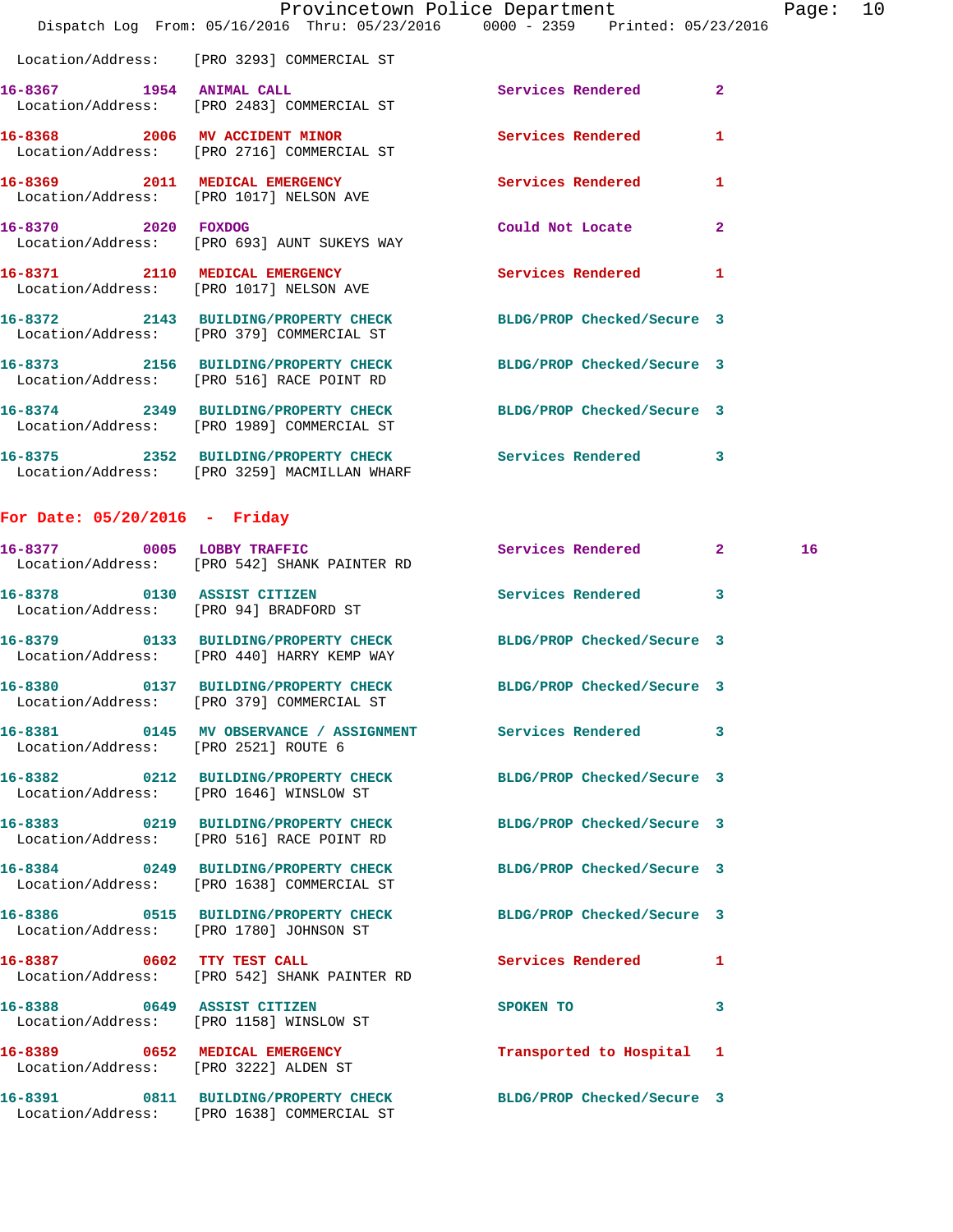|                                        | Provincetown Police Department<br>Dispatch Log From: 05/16/2016 Thru: 05/23/2016 0000 - 2359 Printed: 05/23/2016 |                            |                |
|----------------------------------------|------------------------------------------------------------------------------------------------------------------|----------------------------|----------------|
|                                        | 16-8392 0818 SERVICE CALL/SCHOOL 5ervices Rendered<br>Location/Address: [PRO 569] WINSLOW ST                     |                            | 3              |
|                                        | 16-8393 0831 BUILDING/PROPERTY CHECK BLDG/PROP Checked/Secure 3<br>Location/Address: [PRO 2977] COMMERCIAL ST    |                            |                |
|                                        | 16-8394 0905 MV OBSERVANCE / ASSIGNMENT Services Rendered<br>Location/Address: [PRO 518] RACE POINT RD           |                            | 3              |
|                                        | 16-8395 0917 MV COMPLAINT<br>Location/Address: [PRO 2110] TREMONT ST                                             | SPOKEN TO                  | 2              |
|                                        | Location/Address: RACE POINT RD + TIN PAN ALLEY RD                                                               |                            | 3              |
| 16-8398 0956 MV STOP                   | Location/Address: [PRO 2380] CREEK HILL RD                                                                       | <b>VERBAL WARNING</b>      | 3              |
|                                        | 16-8399 0959 ASSIST CITIZEN<br>Location/Address: [PRO 1996] BAYBERRY AVE                                         | SPOKEN TO                  | 3              |
|                                        | 16-8400 1031 SERVICE CALL/SCHOOL<br>Location/Address: [PRO 569] WINSLOW ST                                       | Services Rendered          | 3              |
| Location/Address: [PRO 16] BRADFORD ST | 16-8401 1051 BUILDING/PROPERTY CHECK                                                                             | BLDG/PROP Checked/Secure 3 |                |
| Location/Address: [PRO 3440] ROUTE 6   | 16-8405 1251 MV OBSERVANCE / ASSIGNMENT Services Rendered                                                        |                            | 3              |
|                                        | 16-8407 1325 COMPLAINT/NEIGHBOR<br>Location/Address: [PRO 442] HARRY KEMP WAY                                    | <b>SPOKEN TO</b>           | 3              |
|                                        | 16-8408 1328 MV COMPLAINT<br>Location/Address: [PRO 399] COMMERCIAL ST                                           | Citation/Warning Issued    | $\mathbf{2}$   |
| Location/Address: COMMERCIAL ST        | 16-8409 1346 MV COMPLAINT/BB STRIKE Services Rendered                                                            |                            | $\overline{a}$ |
|                                        | 16-8410 1401 ASSIST CITIZEN/WHEELCHAIR Services Rendered<br>Location/Address: [PRO 210] COMMERCIAL ST            |                            | 3              |
|                                        | 16-8411 1422 LARCENY / FORGERY / FRAUD<br>Location/Address: [PRO 3117] COMMERCIAL ST                             | Citation/Warning Issued    |                |
| 16-8412 1456 MV HIT & RUN              | Location/Address: [PRO 2266] COMMERCIAL ST                                                                       | <b>Services Rendered</b>   | $\mathbf{2}$   |
| 16-8413 1502 SCHOOL                    | Location/Address: [PRO 569] WINSLOW ST                                                                           | Services Rendered          | 3              |
|                                        | 16-8414 1548 PARKING COMPLAINT / GENERAL GONE ON ARRIVAL<br>Location/Address: [PRO 1466] COMMERCIAL ST           |                            | 3              |
|                                        | 16-8415 1603 BUILDING/PROPERTY CHECK<br>Location/Address: [PRO 2898] JEROME SMITH RD                             | Services Rendered          | 3              |
|                                        | 16-8416 1634 MV OBSERVANCE / ASSIGNMENT<br>Location/Address: [PRO 3430] COMMERCIAL ST                            | <b>Services Rendered</b>   | 3              |
| 16-8417 1726 DOGS IN CAR               | Location/Address: [PRO 2520] PRINCE ST                                                                           | Services Rendered          | 2              |
| 16-8418 1729 INJURED FOX               | Location/Address: [PRO 3718] BRADFORD ST                                                                         | Services Rendered          | 2              |
|                                        | 16-8419 1752 BUILDING/PROPERTY CHECK Services Rendered<br>Location/Address: [PRO 2977] COMMERCIAL ST             |                            | 3              |
| 16-8420 1833 WATER DEPT                |                                                                                                                  | Taken/Referred to Other    | 3              |

Location/Address: [PRO 658] MOZART AVE

Page:  $11$ <br>6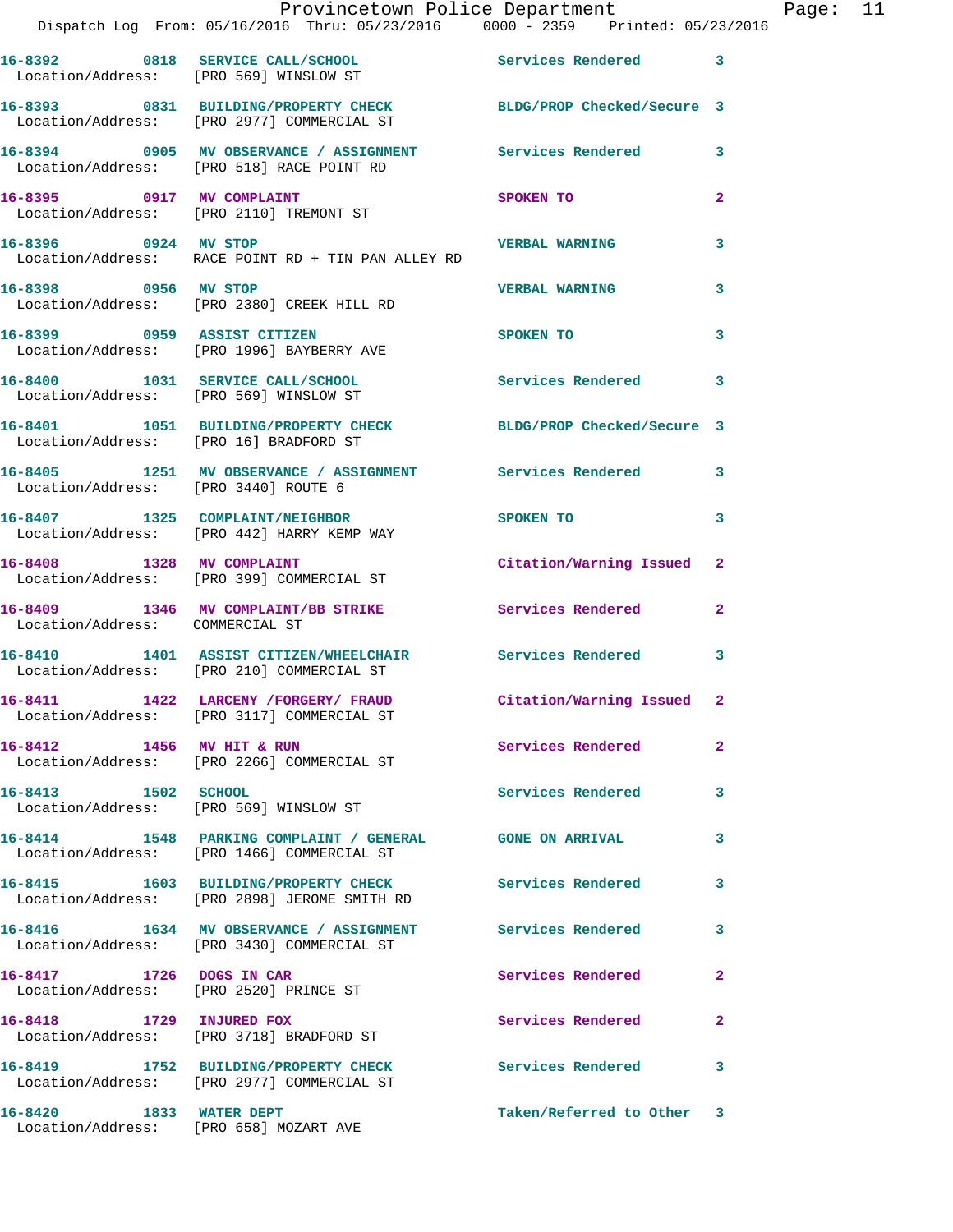|                                        | Dispatch Log From: 05/16/2016 Thru: 05/23/2016 0000 - 2359 Printed: 05/23/2016                                   | Provincetown Police Department Page: 12 |                |  |
|----------------------------------------|------------------------------------------------------------------------------------------------------------------|-----------------------------------------|----------------|--|
|                                        |                                                                                                                  |                                         |                |  |
|                                        | 16-8422 1834 PARK, WALK & TALK (2008) Services Rendered Location/Address: [PRO 106] COMMERCIAL ST                |                                         | $\mathbf{2}$   |  |
|                                        | 16-8423 1856 BAR CHECK Services Rendered<br>Location/Address: [PRO 106] COMMERCIAL ST                            |                                         | $\overline{2}$ |  |
|                                        | 16-8424 1902 TAXI INSPECTION<br>Location/Address: [PRO 542] SHANK PAINTER RD                                     | Services Rendered                       | $\overline{2}$ |  |
|                                        | 16-8426 1907 BUILDING/PROPERTY CHECK Services Rendered<br>Location/Address: [PRO 3318] CEMETERY RD               |                                         | 3              |  |
|                                        | 16-8427 1908 BUILDING/PROPERTY CHECK Services Rendered 3<br>Location/Address: [PRO 3317] CEMETERY RD             |                                         |                |  |
|                                        | 16-8429 1946 BUILDING/PROPERTY CHECK Services Rendered<br>Location/Address: [PRO 433] RYDER ST EXT               |                                         | 3              |  |
| Location/Address: [PRO 58] BRADFORD ST | 16-8433 2106 MV OBSERVANCE / ASSIGNMENT Services Rendered 3                                                      |                                         |                |  |
|                                        | 16-8434 2137 BUILDING/PROPERTY CHECK BLDG/PROP Checked/Secure 3<br>Location/Address: [PRO 519] RACE POINT RD     |                                         |                |  |
| 16-8436 2144 BAR CHECK                 | Location/Address: [PRO 399] COMMERCIAL ST                                                                        | Services Rendered 2                     |                |  |
|                                        | 16-8437 2152 BAR CHECK<br>Location/Address: [PRO 3443] COMMERCIAL ST                                             | Services Rendered                       | $\mathbf{2}$   |  |
|                                        | 16-8438 2348 BUILDING/PROPERTY CHECK Services Rendered<br>Location/Address: [PRO 3259] MACMILLAN WHARF           |                                         | 3              |  |
| For Date: $05/21/2016$ - Saturday      |                                                                                                                  |                                         |                |  |
|                                        | 16-8439 0002 MV STOP<br>Location/Address: [PRO 43] BRADFORD ST                                                   | <b>VERBAL WARNING</b>                   | 3              |  |
|                                        | 16-8440 0021 BUILDING/PROPERTY CHECK BLDG/PROP Checked/Secure 3<br>Location/Address: [PRO 3296] SHANK PAINTER RD |                                         |                |  |
|                                        | 16-8441 0023 MV OBSERVANCE / ASSIGNMENT Services Rendered 3<br>Location/Address: [PRO 94] BRADFORD ST            |                                         |                |  |
|                                        | 16-8442 0025 BUILDING/PROPERTY CHECK BLDG/PROP Checked/Secure 3<br>Location/Address: [PRO 1778] SHANK PAINTER RD |                                         |                |  |
|                                        | 16-8444 0035 BUILDING/PROPERTY CHECK BLDG/PROP Checked/Secure 3<br>Location/Address: [PRO 105] COMMERCIAL ST     |                                         |                |  |
|                                        | 16-8445 0046 BUILDING/PROPERTY CHECK BLDG/PROP Checked/Secure 3<br>Location/Address: [PRO 197] COMMERCIAL ST     |                                         |                |  |
|                                        | 16-8446 0113 BUILDING/PROPERTY CHECK BLDG/PROP Checked/Secure 3<br>Location/Address: [PRO 516] RACE POINT RD     |                                         |                |  |
|                                        | 16-8447   0118   BUILDING/PROPERTY CHECK   Services Rendered<br>Location/Address: [PRO 2540] RACE POINT RD       |                                         | 3              |  |
|                                        | 16-8448 0125 MV OBSERVANCE / ASSIGNMENT No Action Required 3<br>Location/Address: [PRO 37] BRADFORD ST           |                                         |                |  |
|                                        | 16-8449   0125   BUILDING/PROPERTY CHECK   Services Rendered<br>Location/Address: [PRO 2483] COMMERCIAL ST       |                                         | $\mathbf{3}$   |  |
|                                        | 16-8450   0136 MV OBSERVANCE / ASSIGNMENT   Services Rendered<br>Location/Address: BRADFORD ST + HOWLAND ST      |                                         | 3              |  |
| 16-8451 0144 MV STOP                   |                                                                                                                  | <b>VERBAL WARNING</b>                   | 3              |  |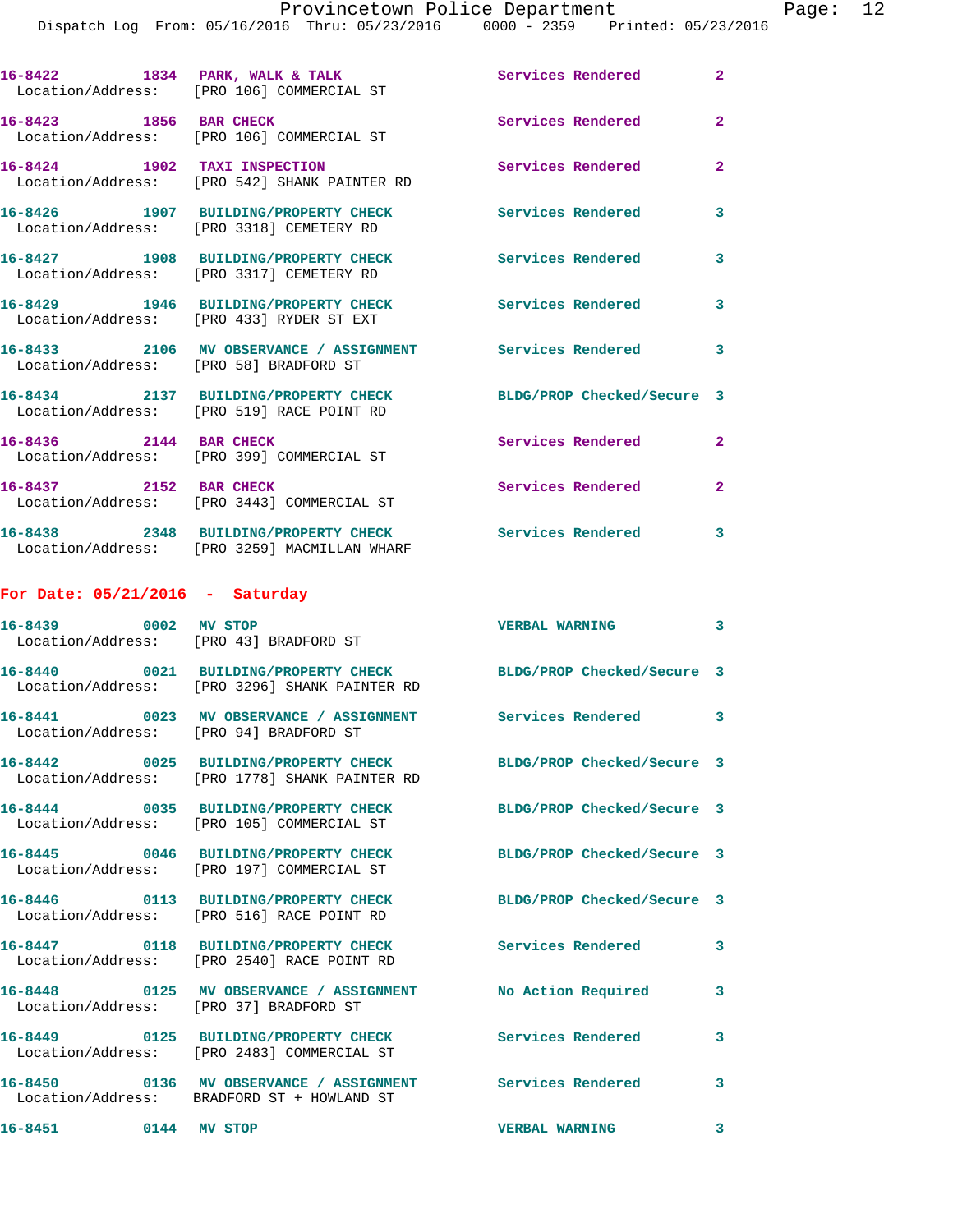|                                       | Dispatch Log From: 05/16/2016 Thru: 05/23/2016 0000 - 2359 Printed: 05/23/2016                                  | Provincetown Police Department |              | Page: 13 |  |
|---------------------------------------|-----------------------------------------------------------------------------------------------------------------|--------------------------------|--------------|----------|--|
|                                       | Location/Address: HOWLAND ST + BRADFORD ST                                                                      |                                |              |          |  |
|                                       | 16-8452 0151 MV OBSERVANCE / ASSIGNMENT Citation/Warning Issued 3<br>Location/Address: BRADFORD ST + HOWLAND ST |                                |              |          |  |
|                                       | 16-8453 0201 MV STOP<br>Location/Address: BRADFORD ST + ALLERTON ST                                             | Citation/Warning Issued 3      |              |          |  |
|                                       | 16-8454 0206 BUILDING/PROPERTY CHECK BLDG/PROP Checked/Secure 3<br>Location/Address: [PRO 379] COMMERCIAL ST    |                                |              |          |  |
|                                       | 16-8455 0216 LOBBY TRAFFIC<br>  Location/Address: [PRO 542] SHANK PAINTER RD                                    | Services Rendered 3            |              | 26       |  |
|                                       | 16-8456 0223 BUILDING/PROPERTY CHECK<br>Location/Address: [PRO 530] SHANK PAINTER RD                            | BLDG/PROP Checked/Secure 3     |              |          |  |
|                                       | 16-8457 0250 BUILDING/PROPERTY CHECK<br>Location/Address: [PRO 447] JEROME SMITH RD                             | BLDG/PROP Checked/Secure 3     |              |          |  |
| Location/Address: FRANKLIN ST         | 16-8458 0300 VERBAL PLATE LIGHT                                                                                 | <b>VERBAL WARNING</b>          | $\mathbf{3}$ |          |  |
|                                       | 16-8459 0510 BUILDING/PROPERTY CHECK BLDG/PROP Checked/Secure 3<br>Location/Address: [PRO 444] HIGH POLE HILL   |                                |              |          |  |
|                                       | 16-8460 0650 FLIGHT COVERAGE<br>Location/Address: [PRO 516] RACE POINT RD                                       | Services Rendered              | $\mathbf{2}$ |          |  |
|                                       | 16-8461 0720 BUILDING/PROPERTY CHECK Services Rendered 3<br>Location/Address: [PRO 3430] COMMERCIAL ST          |                                |              |          |  |
|                                       | 16-8462 0744 LOST WALLET<br>Location/Address: [PRO 542] SHANK PAINTER RD                                        | Services Rendered              | 3            |          |  |
|                                       | 16-8463 0750 SEIZURE/TRANSPORT<br>Location/Address: [PRO 537] SHANK PAINTER RD                                  | Transported to Hospital 1      |              |          |  |
| Location/Address: [PRO 3222] ALDEN ST | 16-8464 0808 MEDICAL EMERGENCY/TRANSPORT                                                                        | Transported to Hospital 1      |              |          |  |
|                                       | 16-8467 0836 MV OBSERVANCE / ASSIGNMENT Services Rendered 3<br>Location/Address: HIGH POLE HL + BRADFORD ST     |                                |              |          |  |
| 16-8469 0917 ROAD HAZARD              | Location/Address: KENDALL LN + BRADFORD ST                                                                      | Taken/Referred to Other 2      |              |          |  |
|                                       | 16-8470 0924 INJURED DUCK<br>Location/Address: [PRO 3430] COMMERCIAL ST                                         | Taken/Referred to Other 2      |              |          |  |
|                                       | 16-8471 1004 ABANDONED 911 CALL<br>Location/Address: [PRO 63] BRADFORD ST EXT                                   | Services Rendered              | 1            |          |  |
|                                       | 16-8473 1204 DISTURBANCE<br>Location/Address: [PRO 1173] WINTHROP ST                                            | Services Rendered 1            |              |          |  |
|                                       | 16-8474 1219 PARK, WALK & TALK<br>Location/Address: [PRO 105] COMMERCIAL ST                                     | Services Rendered              | $\mathbf{2}$ |          |  |
|                                       | 16-8475 1233 BUILDING/PROPERTY CHECK<br>Location/Address: [PRO 3033] COMMERCIAL ST                              | BLDG/PROP Checked/Secure 3     |              |          |  |
| Location/Address: SHANK PAINTER RD    | 16-8476 1253 MV OBSERVANCE / ASSIGNMENT                                                                         | Services Rendered              | 3            |          |  |
|                                       | 16-8477 1303 SYNCHOPAL/TRANSPORT<br>Location/Address: [PRO 269] COMMERCIAL ST                                   | Transported to Hospital 1      |              |          |  |
|                                       | 16-8478 1333 HEADACHE/TRANSPORT<br>Location/Address: [PRO 440] HARRY KEMP WAY                                   | Services Rendered 1            |              |          |  |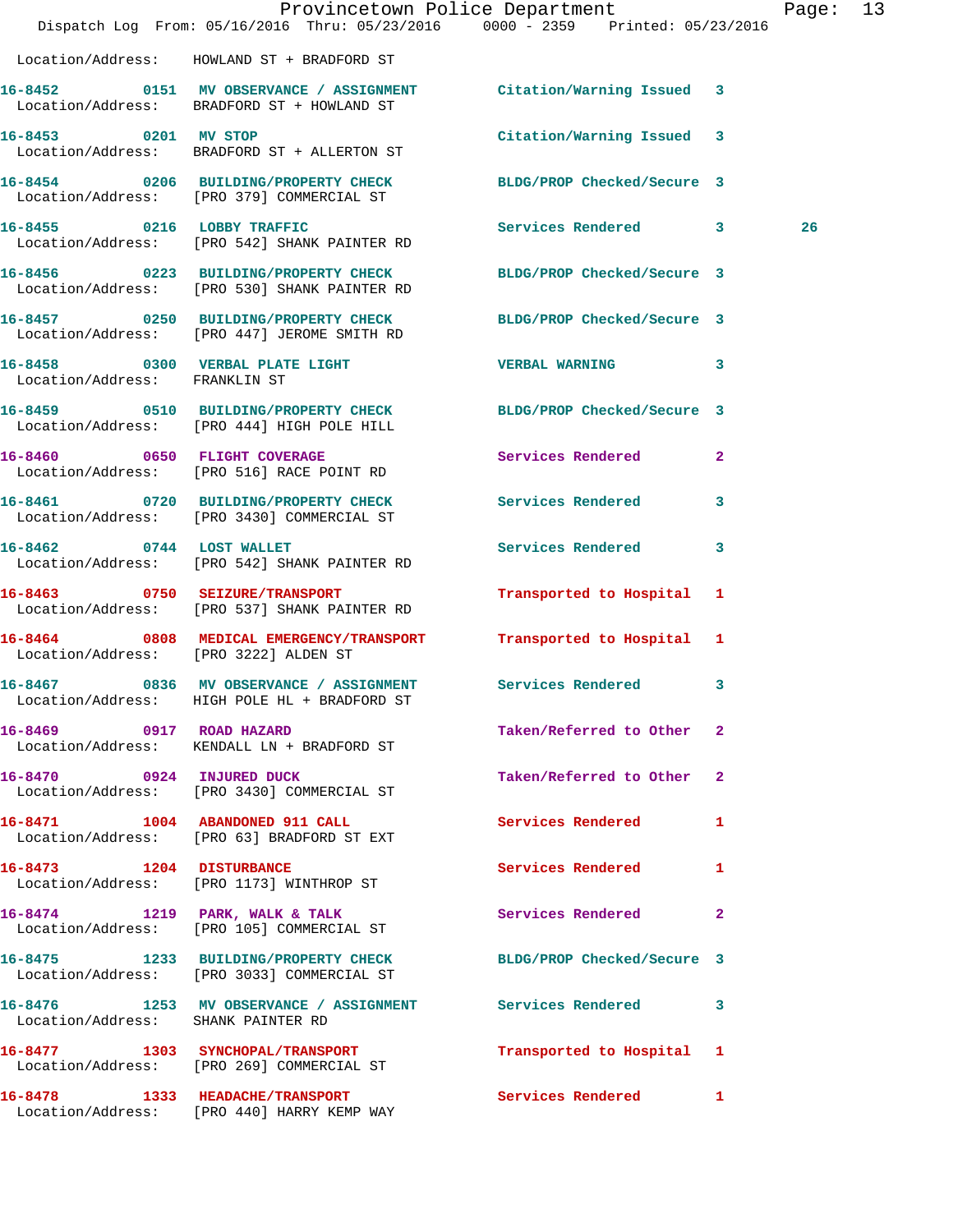|                               | Dispatch Log From: 05/16/2016 Thru: 05/23/2016 0000 - 2359 Printed: 05/23/2016                                    | Provincetown Police Department Page: 14 |                |    |  |
|-------------------------------|-------------------------------------------------------------------------------------------------------------------|-----------------------------------------|----------------|----|--|
|                               | 16-8482 1358 BUILDING/PROPERTY CHECK BLDG/PROP Checked/Secure 3<br>Location/Address: [PRO 447] JEROME SMITH RD    |                                         |                |    |  |
|                               | 16-8484 1542 BUILDING/PROPERTY CHECK BLDG/PROP Checked/Secure 3<br>Location/Address: [PRO 2483] COMMERCIAL ST     |                                         |                |    |  |
|                               | 16-8485   1643   BUILDING/PROPERTY CHECK   BLDG/PROP Checked/Secure 3<br>Location/Address: [PRO 433] RYDER ST EXT |                                         |                |    |  |
|                               | 16-8486 1708 MV OBSERVANCE / ASSIGNMENT Services Rendered 3<br>Location/Address: BRADFORD ST + STANDISH ST        |                                         |                |    |  |
|                               | 16-8487 1835 BUILDING/PROPERTY CHECK BLDG/PROP Checked/Secure 3<br>Location/Address: [PRO 3259] MACMILLAN WHARF   |                                         |                |    |  |
|                               | 16-8488 1840 MEDICAL EMERGENCY/LIFT 7ransported to Hospital 1<br>Location/Address: [PRO 3222] ALDEN ST            |                                         |                |    |  |
|                               | 16-8489 1841 SERVICE CALL/BANNED FROM ESTAB SPOKEN TO 3<br>Location/Address: [PRO 208] COMMERCIAL ST              |                                         |                |    |  |
|                               | 16-8490 1906 BUILDING/PROPERTY CHECK BLDG/PROP Checked/Secure 3<br>Location/Address: [PRO 2977] COMMERCIAL ST     |                                         |                |    |  |
|                               | 16-8496 2054 BUILDING/PROPERTY CHECK BLDG/PROP Checked/Secure 3<br>Location/Address: [PRO 182] COMMERCIAL ST      |                                         |                |    |  |
|                               | 16-8497 2122 BUILDING/PROPERTY CHECK BLDG/PROP Checked/Secure 3<br>Location/Address: [PRO 379] COMMERCIAL ST      |                                         |                |    |  |
| 16-8501 2307 BAR CHECK        | Location/Address: [PRO 2737] COMMERCIAL ST                                                                        | Services Rendered 2                     |                |    |  |
|                               | 16-8503 2318 BAR CHECK<br>Location/Address: [PRO 399] COMMERCIAL ST                                               | Services Rendered 2                     |                |    |  |
|                               | 16-8504 2322 BUILDING/PROPERTY CHECK BLDG/PROP Checked/Secure 3<br>Location/Address: [PRO 99] COMMERCIAL ST       |                                         |                |    |  |
|                               | 16-8505 2331 MV OBSERVANCE / ASSIGNMENT Services Rendered 3<br>Location/Address: BRADFORD ST + ATLANTIC AVE       |                                         |                |    |  |
|                               | 16-8506 2351 BUILDING/PROPERTY CHECK<br>Location/Address: [PRO 105] COMMERCIAL ST                                 | BLDG/PROP Checked/Secure 3              |                |    |  |
| For Date: 05/22/2016 - Sunday |                                                                                                                   |                                         |                |    |  |
| 16-8500 0000 LOBBY TRAFFIC    | Location/Address: [PRO 542] SHANK PAINTER RD                                                                      | Services Rendered                       | $\mathbf{2}^-$ | 14 |  |
| 16-8507 0001 BAR CHECK        | Location/Address: [PRO 3236] COMMERCIAL ST                                                                        | Services Rendered                       | $\mathbf{2}$   |    |  |
| 16-8508                       | 0006 SUSPICIOUS ACTIVITY<br>Location/Address: [PRO 3296] SHANK PAINTER RD                                         | <b>VERBAL WARNING</b>                   | $\mathbf{2}$   |    |  |

 Location/Address: [PRO 3033] COMMERCIAL ST Location/Address: BRADFORD ST + RYDER ST

Location/Address: [PRO 1638] COMMERCIAL ST

Location/Address: [PRO 526] RYDER ST EXT

**16-8511 0036 SERVICE CALL/PARKING GATE Services Rendered 3**  Location/Address: [PRO 75] CAPTAIN BERTIES WAY

**16-8512 0011 BUILDING/PROPERTY CHECK BLDG/PROP Checked/Secure 3 16-8510 0022 MV OBSERVANCE / ASSIGNMENT Services Rendered 3 16-8513 0029 BUILDING/PROPERTY CHECK BLDG/PROP Checked/Secure 3 16-8514 0032 BUILDING/PROPERTY CHECK Services Rendered 3**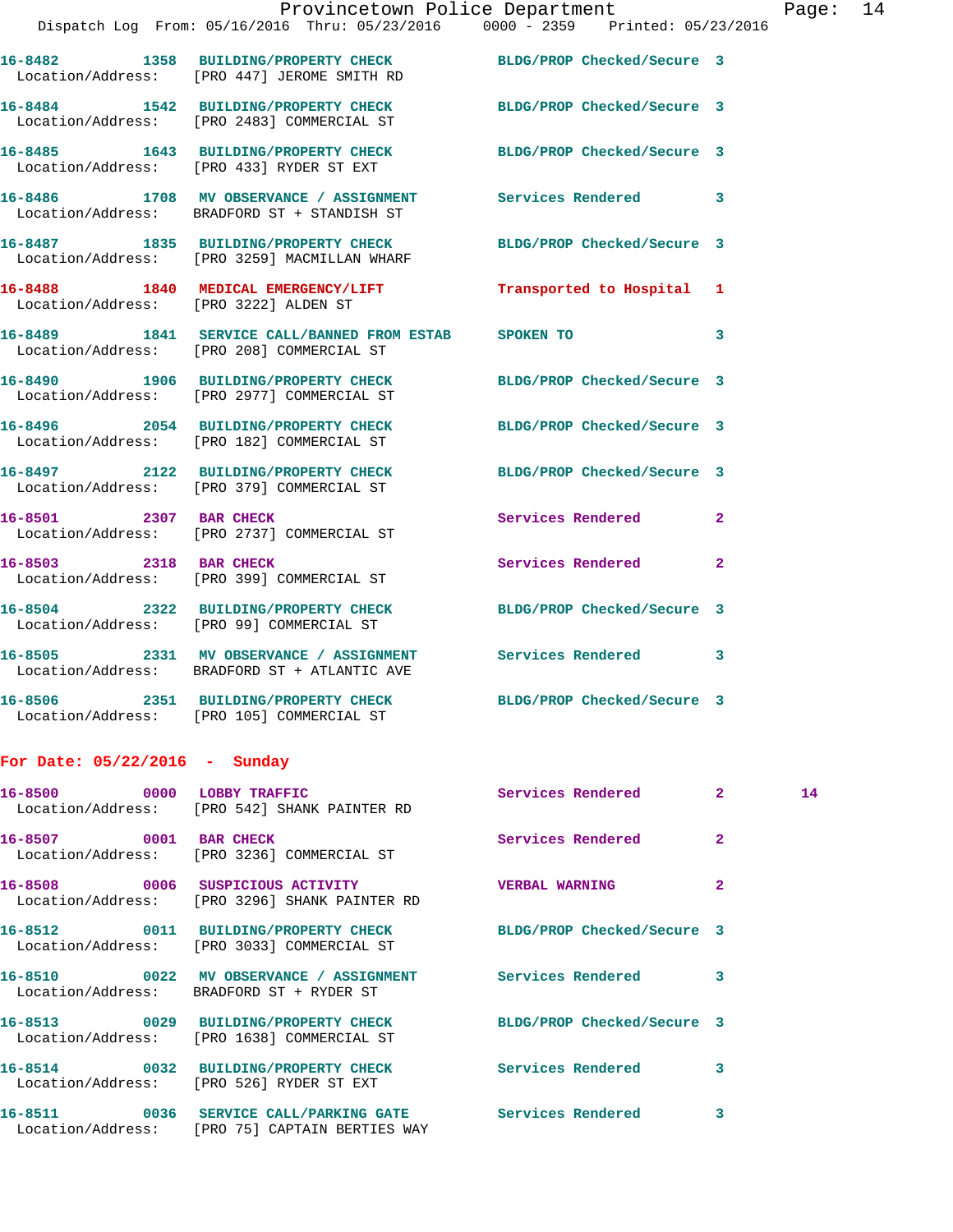|                      | 16-8515 0040 FIRE , BRUSH<br>Location/Address: [PRO 356] COMMERCIAL ST                                        | Extinguished               | 1              |              |
|----------------------|---------------------------------------------------------------------------------------------------------------|----------------------------|----------------|--------------|
|                      | 16-8516 0046 MV OBSERVANCE / ASSIGNMENT Services Rendered<br>Location/Address: [PRO 2494] BRADFORD ST         |                            | 3              |              |
|                      | 16-8517 0124 BUILDING/PROPERTY CHECK BLDG/PROP Checked/Secure 3<br>Location/Address: [PRO 1886] BRADFORD ST   |                            |                |              |
|                      | 16-8518 0137 MV OBSERVANCE / ASSIGNMENT Services Rendered<br>Location/Address: [PRO 3440] ROUTE 6             |                            | 3              |              |
|                      | 16-8519 0147 PARK, WALK & TALK<br>Location/Address: [PRO 300] COMMERCIAL ST                                   | Services Rendered          | $\overline{2}$ |              |
|                      | 16-8520 0214 BUILDING/PROPERTY CHECK BLDG/PROP Checked/Secure 3<br>Location/Address: [PRO 1638] COMMERCIAL ST |                            |                |              |
|                      | 16-8521 0242 BUILDING/PROPERTY CHECK<br>Location/Address: [PRO 2483] COMMERCIAL ST                            | Services Rendered 3        |                |              |
|                      | 16-8523 0243 BUILDING/PROPERTY CHECK BLDG/PROP Checked/Secure 3<br>Location/Address: [PRO 446] HOWLAND ST     |                            |                |              |
|                      | 16-8522 0245 BUILDING/PROPERTY CHECK BLDG/PROP Checked/Secure 3<br>Location/Address: [PRO 2483] COMMERCIAL ST |                            |                |              |
|                      | 16-8524 0255 BUILDING/PROPERTY CHECK<br>Location/Address: [PRO 440] HARRY KEMP WAY                            | BLDG/PROP Checked/Secure 3 |                |              |
|                      | 16-8525 0302 BUILDING/PROPERTY CHECK BLDG/PROP Checked/Secure 3<br>Location/Address: [PRO 440] HARRY KEMP WAY |                            |                |              |
|                      | 16-8526 0327 LIFELINE ASSIST<br>Location/Address: [PRO 2853] SHANK PAINTER RD                                 | Services Rendered          | 1              |              |
|                      | 16-8527 0509 BUILDING/PROPERTY CHECK BLDG/PROP Checked/Secure 3<br>Location/Address: [PRO 2859] BRADFORD ST   |                            |                |              |
|                      | 16-8528 0543 CAMP FIRE<br>Location/Address: [PRO 2490] PROVINCELANDS RD                                       | Taken/Referred to Other 1  |                |              |
|                      | 16-8529 0744 BUILDING/PROPERTY CHECK<br>Location/Address: [PRO 2977] COMMERCIAL ST                            | Services Rendered          | 3              |              |
|                      | 16-8530 0801 BUILDING/PROPERTY CHECK<br>Location/Address: [PRO 530] SHANK PAINTER RD                          | BLDG/PROP Checked/Secure 3 |                |              |
|                      | 16-8531 0833 MVA/TOW/TRANSPORT<br>Location/Address: [PRO 2479] ROUTE 6<br>Refer To Accident: 16-17-AC         | Transported to Hospital 1  |                | $\mathbf{1}$ |
| 16-8533 0959 MV STOP | Location/Address: [PRO 2513] ROUTE 6                                                                          | Citation/Warning Issued    | 3              |              |
|                      | 16-8534 1141 BUILDING/PROPERTY CHECK<br>Location/Address: [PRO 526] RYDER ST EXT                              | BLDG/PROP Checked/Secure 3 |                |              |
|                      | 16-8536 1341 MV OBSERVANCE / ASSIGNMENT<br>Location/Address: HOWLAND ST + HARRY KEMP WAY                      | No Action Required         | 3              |              |
|                      | 16-8537 1406 DIFFICULTY BREATHING/TRANSPORT<br>Location/Address: [PRO 2204] COMMERCIAL ST                     | Transported to Hospital    | 1              |              |
|                      | 16-8538 1459 LOST NIKON CAMERA<br>Location/Address: [PRO 542] SHANK PAINTER RD                                | Services Rendered          | 3              |              |
| 16-8539 1542 MV STOP | Location/Address: PLEASANT ST + BRADFORD ST                                                                   | <b>VERBAL WARNING</b>      | 3              |              |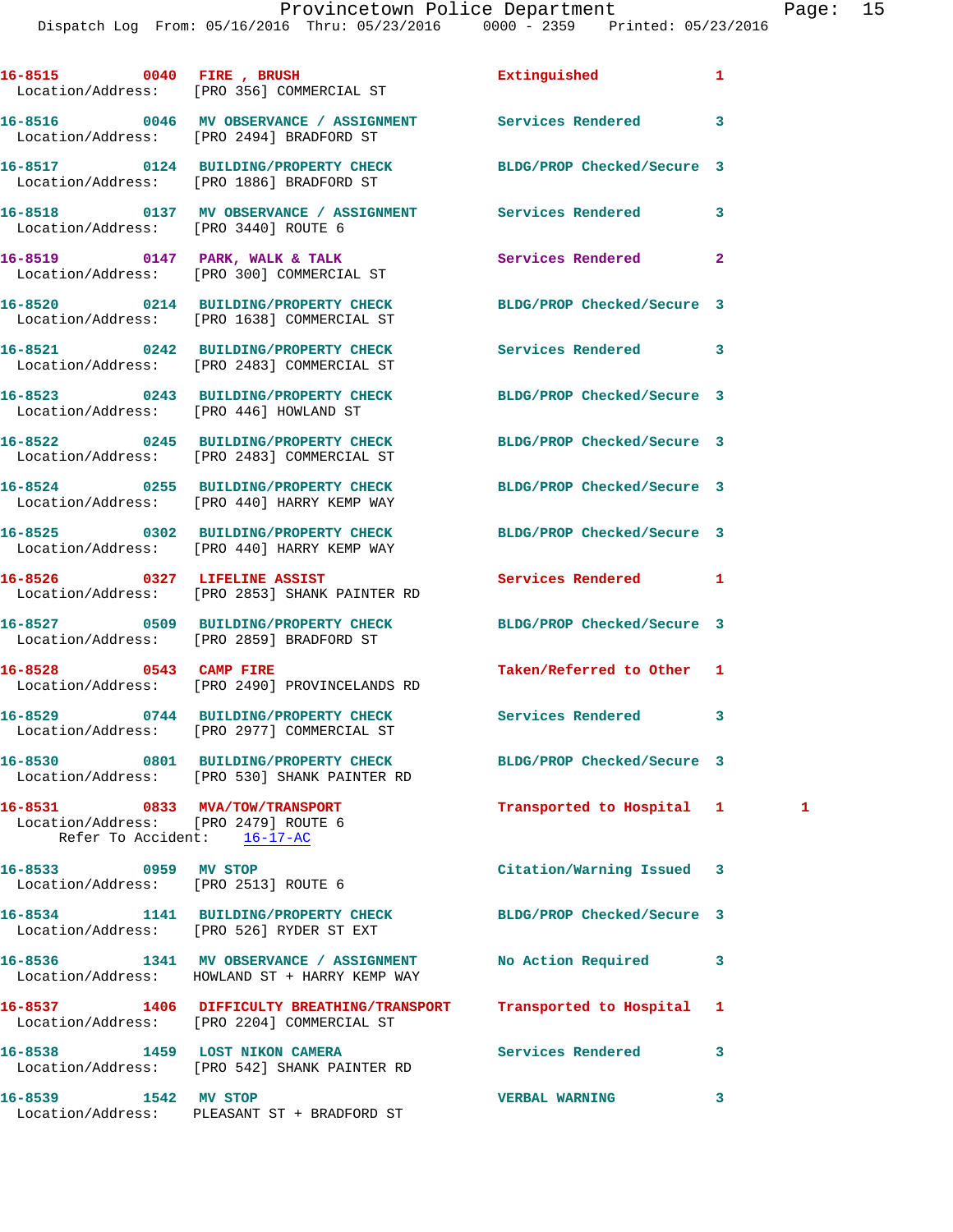|                                      | Provincetown Police Department<br>Dispatch Log From: 05/16/2016 Thru: 05/23/2016 0000 - 2359 Printed: 05/23/2016 |                                                                                                                            |              | Page: 16 |  |
|--------------------------------------|------------------------------------------------------------------------------------------------------------------|----------------------------------------------------------------------------------------------------------------------------|--------------|----------|--|
|                                      | 16-8540 1552 BUILDING/PROPERTY CHECK BLDG/PROP Checked/Secure 3<br>Location/Address: [PRO 530] SHANK PAINTER RD  |                                                                                                                            |              |          |  |
|                                      | 16-8541 1552 MEDICAL EMERGENCY<br>Location/Address: [PRO 2716] COMMERCIAL ST                                     | Transported to Hospital 1                                                                                                  |              |          |  |
|                                      | 16-8542 1559 MEDICAL EMERGENCY<br>Location/Address: [PRO 542] SHANK PAINTER RD                                   | Transported to Hospital 1                                                                                                  |              |          |  |
|                                      | 16-8545 1621 BUILDING/PROPERTY CHECK BLDG/PROP Checked/Secure 3<br>Location/Address: [PRO 2500] COMMERCIAL ST    |                                                                                                                            |              |          |  |
|                                      | 16-8547 1629 BUILDING/PROPERTY CHECK BLDG/PROP Checked/Secure 3<br>Location/Address: [PRO 1780] JOHNSON ST       |                                                                                                                            |              |          |  |
|                                      | 16-8548 1642 HARASSMENT<br>Location/Address: [PRO 539] SHANK PAINTER RD                                          | SPOKEN TO THE STATE OF THE STATE OF THE STATE OF THE STATE OF THE STATE OF THE STATE OF THE STATE OF THE STATE<br>$\sim$ 2 |              |          |  |
|                                      | 16-8550 1642 PARKING COMPLAINT / GENERAL Taken/Referred to Other 3<br>Location/Address: [PRO 3256] COMMERCIAL ST |                                                                                                                            |              |          |  |
|                                      | 16-8551 1656 MV OBSERVANCE / ASSIGNMENT Services Rendered 3<br>Location/Address: [PRO 525] COMMERCIAL ST         |                                                                                                                            |              |          |  |
|                                      | 16-8552 1716 COMCAST<br>Location/Address: GOSNOLD ST + BRADFORD ST                                               | Services Rendered 3                                                                                                        |              |          |  |
| Location/Address: [PRO 2519] ROUTE 6 | 16-8553 1716 MV OBSERVANCE / ASSIGNMENT Services Rendered                                                        |                                                                                                                            | $\mathbf{3}$ |          |  |
| 16-8555 1731 MV STOP                 | Location/Address: [PRO 2518] ROUTE 6                                                                             | Citation/Warning Issued 3                                                                                                  |              |          |  |
|                                      | 16-8558 1759 MEDICAL EMERGENCY<br>Location/Address: [PRO 542] SHANK PAINTER RD                                   | <b>PATIENT REFUSAL</b>                                                                                                     | 1            |          |  |
|                                      | 16-8559 1805 MV STOP<br>Location/Address: [PRO 1207] COMMERCIAL ST                                               | <b>VERBAL WARNING</b>                                                                                                      | 3            |          |  |
|                                      | 16-8562 1831 SOLICITING<br>Location/Address: [PRO 2179] WINSLOW ST                                               | Services Rendered                                                                                                          | 3            |          |  |
|                                      | 16-8563 1846 FOXES FIGHTING ON DECK<br>Location/Address: [PRO 1475] FRANKLIN ST                                  | Services Rendered                                                                                                          | $\mathbf{2}$ |          |  |
|                                      | 16-8566 2031 COMPLAINT/NEIGHBOR<br>Location/Address: [PRO 2136] COMMERCIAL ST                                    | SPOKEN TO                                                                                                                  | 3            |          |  |
|                                      | 16-8567 2040 ALARM - GENERAL<br>Location/Address: [PRO 1345] COMMERCIAL ST                                       | False Alarm                                                                                                                | 1            |          |  |
|                                      | 16-8568 2155 TAXI INSPECTION<br>Location/Address: [PRO 542] SHANK PAINTER RD                                     | Services Rendered                                                                                                          | $\mathbf{2}$ |          |  |
|                                      | 16-8569 2213 BUILDING/PROPERTY CHECK BLDG/PROP Checked/Secure 3<br>Location/Address: [PRO 519] RACE POINT RD     |                                                                                                                            |              |          |  |
|                                      | 16-8570 2233 ALARM - GENERAL<br>Location/Address: [PRO 324] COMMERCIAL ST                                        | False Alarm                                                                                                                | 1            |          |  |
| 16-8572 2337 MV STOP                 | Location/Address: [PRO 3430] COMMERCIAL ST                                                                       | <b>VERBAL WARNING</b>                                                                                                      | 3            |          |  |
| 16-8573 2352 MV STOP                 | Location: [PRO 3431] LOPES SQUARE                                                                                | SPOKEN TO                                                                                                                  | 3            |          |  |

**For Date: 05/23/2016 - Monday**

**16-8574 0000 MV OBSERVANCE / ASSIGNMENT Services Rendered 3**  Location/Address: [PRO 58] BRADFORD ST